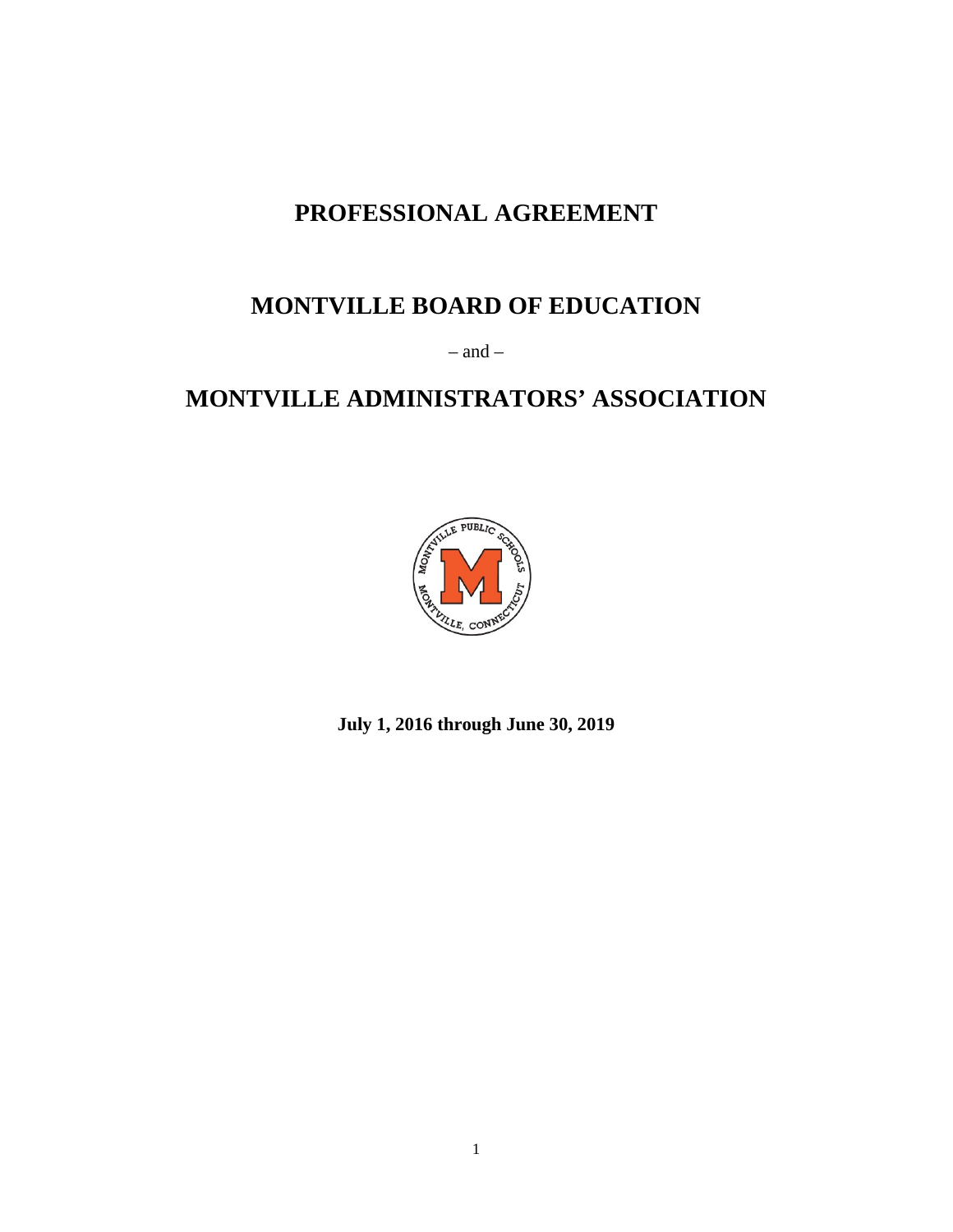# **TABLE OF CONTENTS**

|                                                  | Preamble                            |  |
|--------------------------------------------------|-------------------------------------|--|
| Article I<br>Prerogatives<br>Article<br>$\rm II$ | Board                               |  |
|                                                  | Recognition                         |  |
| Article III<br>Negotiations                      | <b>Professional Negotiations</b>    |  |
| Article<br>IV                                    | Severability                        |  |
| Article V<br>Procedure                           | <b>Grievance Procedure</b>          |  |
| Article VI<br>Days                               | Personal                            |  |
| Article VII<br>Leave                             | Sick                                |  |
| Article VIII                                     | <b>Bereavement</b>                  |  |
| Article IX<br>Article X                          | <b>Jury Duty</b>                    |  |
| Article XI                                       | <b>General Leave</b>                |  |
| Leave<br>Article XII<br>Time                     | <b>Released Time</b>                |  |
| Article XIII<br>Administrators                   | <b>Protection of Administrators</b> |  |
| <b>Article XIV</b><br><b>Benefits</b>            | Personal Injury                     |  |
| Article<br>XV.                                   | Assignments                         |  |
| <b>Article XVI</b>                               | <b>Voluntary Transfers</b>          |  |
| <b>Transfers</b><br>Article XVII<br>Transfers    | <b>Involuntary Transfers</b>        |  |
| Article XVIII<br>Force                           | Reduction in Force                  |  |
| Article XIX<br>Positions                         | <b>Newly Created Positions</b>      |  |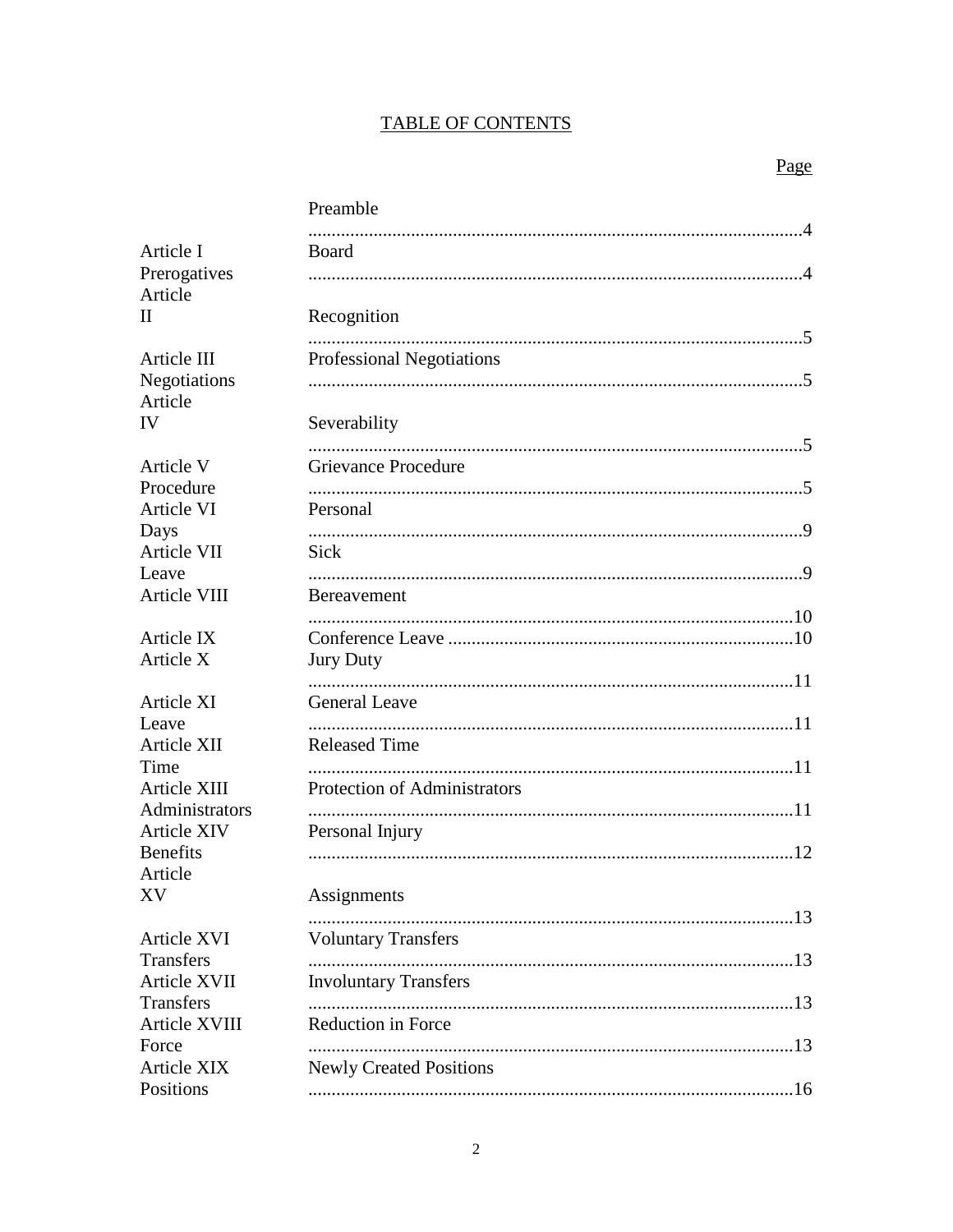| Article<br>XX                                                 | Promotions                                                   |
|---------------------------------------------------------------|--------------------------------------------------------------|
| <b>Article XXI</b>                                            | <b>Administrators Salaries</b>                               |
| <b>Salaries</b><br>Article XXII<br>Schedule                   | Placement of the Salary Schedule                             |
| Article XXIII<br>Administrators<br><b>Article XIV</b><br>Shop | Payment of Administrators                                    |
|                                                               | Professional Dues Deduction/Agency                           |
| Article<br><b>XXV</b>                                         | Savings                                                      |
| Article XXVI<br>Plan                                          | <b>Annuity Plan</b>                                          |
| Article XXVII<br>Cause                                        | <b>Just Cause</b>                                            |
| Article XXVIII<br><b>Benefits</b>                             | <b>Insurance Benefits</b>                                    |
| Article XXIX<br>Schedule<br><b>Article XXX</b>                | <b>Annual Administrative Work</b><br><b>Travel Allowance</b> |
| Allowance<br>Article XXXI                                     | <b>Board Policies</b>                                        |
| Policies<br>Article XXXII                                     | .25<br><b>Course Reimbursemebt</b>                           |
| Reimbursement<br>Article XXXIII                               | .25<br>Duration and Holdover                                 |
| Holdover<br>Appendix I                                        | .26<br><b>Salary Schedule</b>                                |
| Schedule                                                      |                                                              |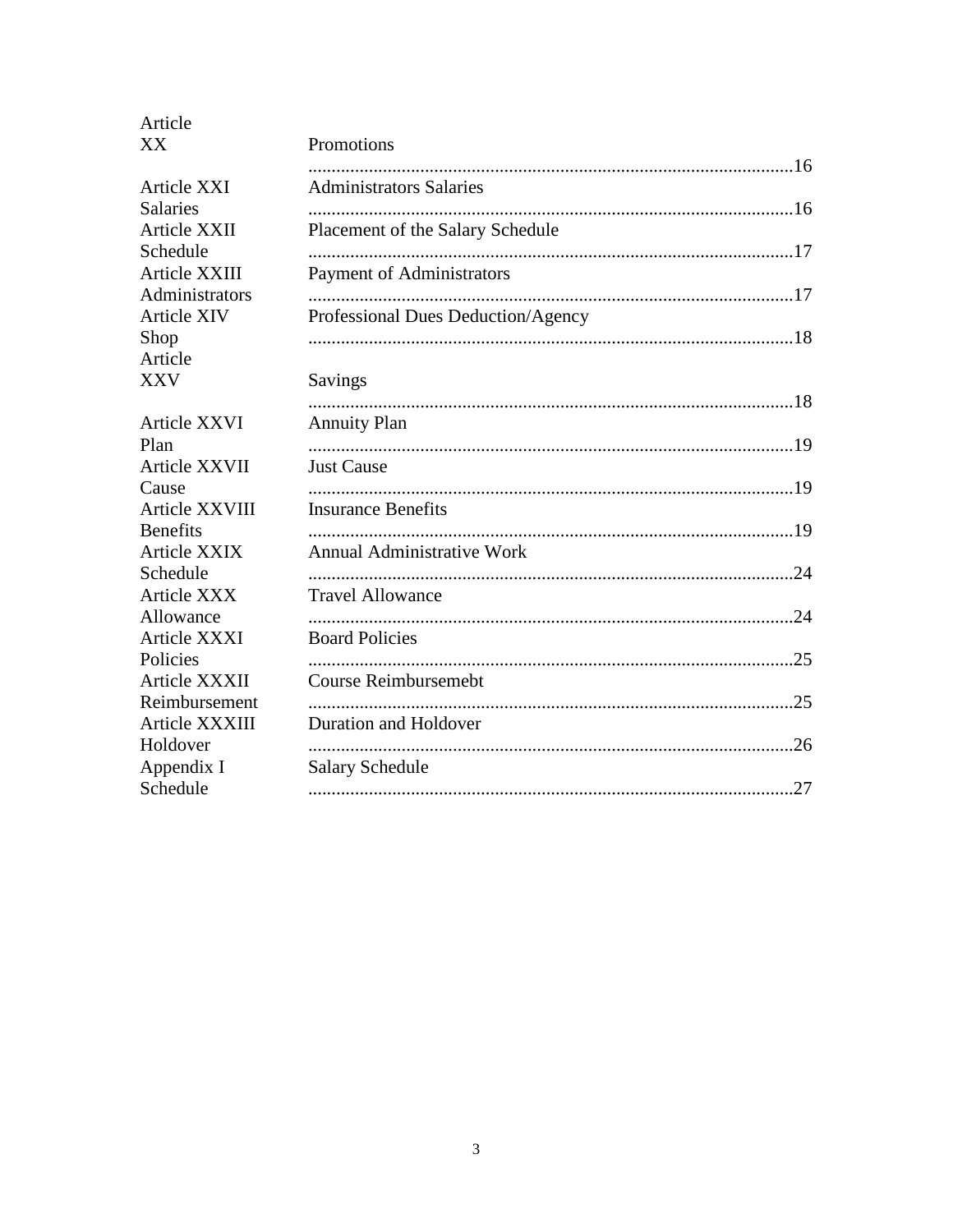#### **PREAMBLE**

A. This Agreement is negotiated pursuant to Section 10-153a through 10-153f of the General Statutes of the State of Connecticut, as amended, in order (a) to fix for its term the salaries and all other conditions of employment provided herein, and (b) to encourage and abet effective and harmonious working relationships between the Board and the professional staff in order that the cause of public education may be best served.

By entering into this agreement, the Board is not waving any rights or powers granted to it by law.

The parties agree to follow the procedures outlined in this agreement, and to use no other channel to resolve any question or proposal until the procedures within this agreement are fully exhausted. In case of conflict in this area, the grievance procedure as outlined in this contract will apply. The judgment made by the higher authority shall prevail until such time as the conflict is resolved.

In all matters calling for the exercise of judgment or discretion on the part of the Board, the decision of the Board shall be final and binding.

B. The Board and the Administrators Association recognize the importance of responsible participation by the entire professional staff in the process, planning, development, and growth of the educational program. The Board encourages recommendations from members of the Montville Administrators' Association through established procedures as it adapts to the growth and development of Montville's educational program.

#### **ARTICLE I BOARD PREROGATIVES**

The Board has and will continue to retain, whether exercised or not, the sole and unquestioned right, responsibility, and prerogative to manage the public schools in the Town of Montville in all aspects including, but not limited to, the following: To maintain public elementary and secondary schools and such other educational activities as in its judgment will best serve the interests of the Town of Montville; to give the children of Montville as many advantages as may be practicable; to decide the need for school facilities; to determine the school calendar; to determine the care, maintenance, and operation of buildings, lands, apparatus, and other property used for school purposes; to decide the length of the school day and the number of days in the school year; to determine the number, age, and qualifications of the pupils to be admitted into each school; to employ and promote teachers, specialists, and other personnel; to suspend, demote, or dismiss same for just cause in the manner provided by statute or Board policy; to designate the schools which shall be attended by the various children within the town; to make such provisions as will enable each child of school age residing in the town to attend school for the period required by law and provide for the transportation of children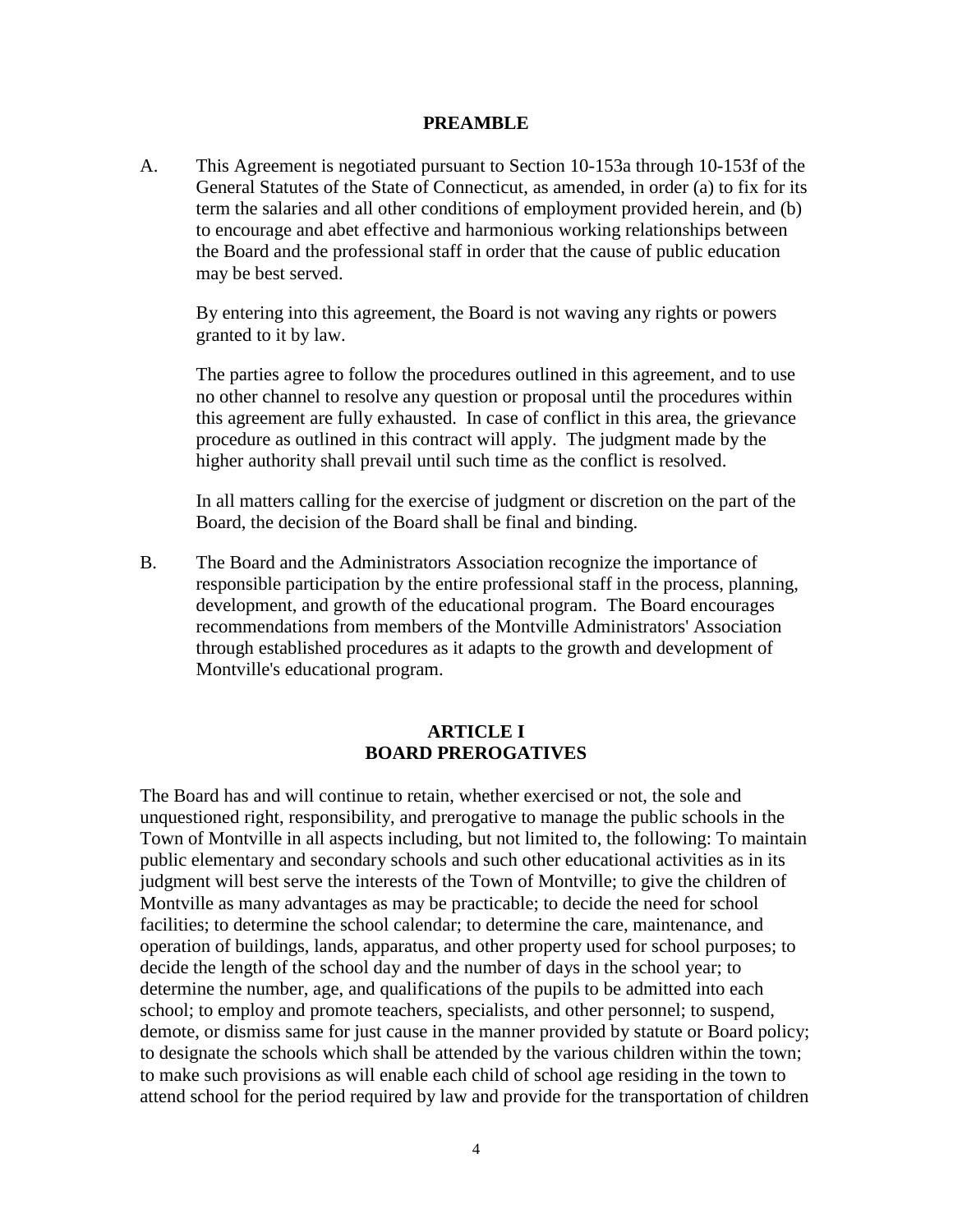wherever it is reasonable and desirable; to decide the employment year; to prescribe rules for the management, studies, classification, and discipline for public schools; to determine class size; to establish the curriculum; to decide the textbooks to be used; to make rules for the arrangement, use and safekeeping of the school libraries and to approve the books selected therefore; to establish the work day; to approve plans for school buildings; to prepare and submit budgets and, in its sole discretion, expend monies appropriated by the town for the maintenance of the schools, and to make such transfers of funds within the appropriated budget as it shall deem desirable.

#### **ARTICLE II RECOGNITION**

Subject to, and in accordance with the provisions of the Connecticut General Statutes Section 10-153b, the Board recognizes the Administrators Association (for the purposes of professional negotiation) as the exclusive representative of all its Principals, Assistant Principals, and Program Leaders.

#### **ARTICLE III PROFESSIONAL NEGOTIATIONS**

The Parties hereto recognize the need to anticipate future agreements and Town and Board budgetary requirements. As a result, the Board and the Administrators Association agree to negotiate in good faith at intervals mutually agreed upon by both parties and governed by state statute.

#### **ARTICLE IV SEVERABILITY**

In the event that any provision or portion of this Agreement is ultimately ruled invalid for any reason by an authority of established and competent legal jurisdiction, the balance and remainder of this Agreement shall remain in full force and effect. If the provision or portion of the Agreement which is ruled invalid is a mandatory subject of collective bargaining, the Board and the Union shall discuss a substitute provision, and if they do not mutually agree, shall negotiate a substitute provision in their negotiations over a successor to this Agreement.

### **ARTICLE V GRIEVANCE PROCEDURE**

#### A. Purpose

The purpose of this procedure is to secure, at the lowest possible administrative level, equitable solutions to problems which may arise affecting the welfare or working conditions of administrators. Both parties agree that proceedings shall be kept as confidential as is appropriate.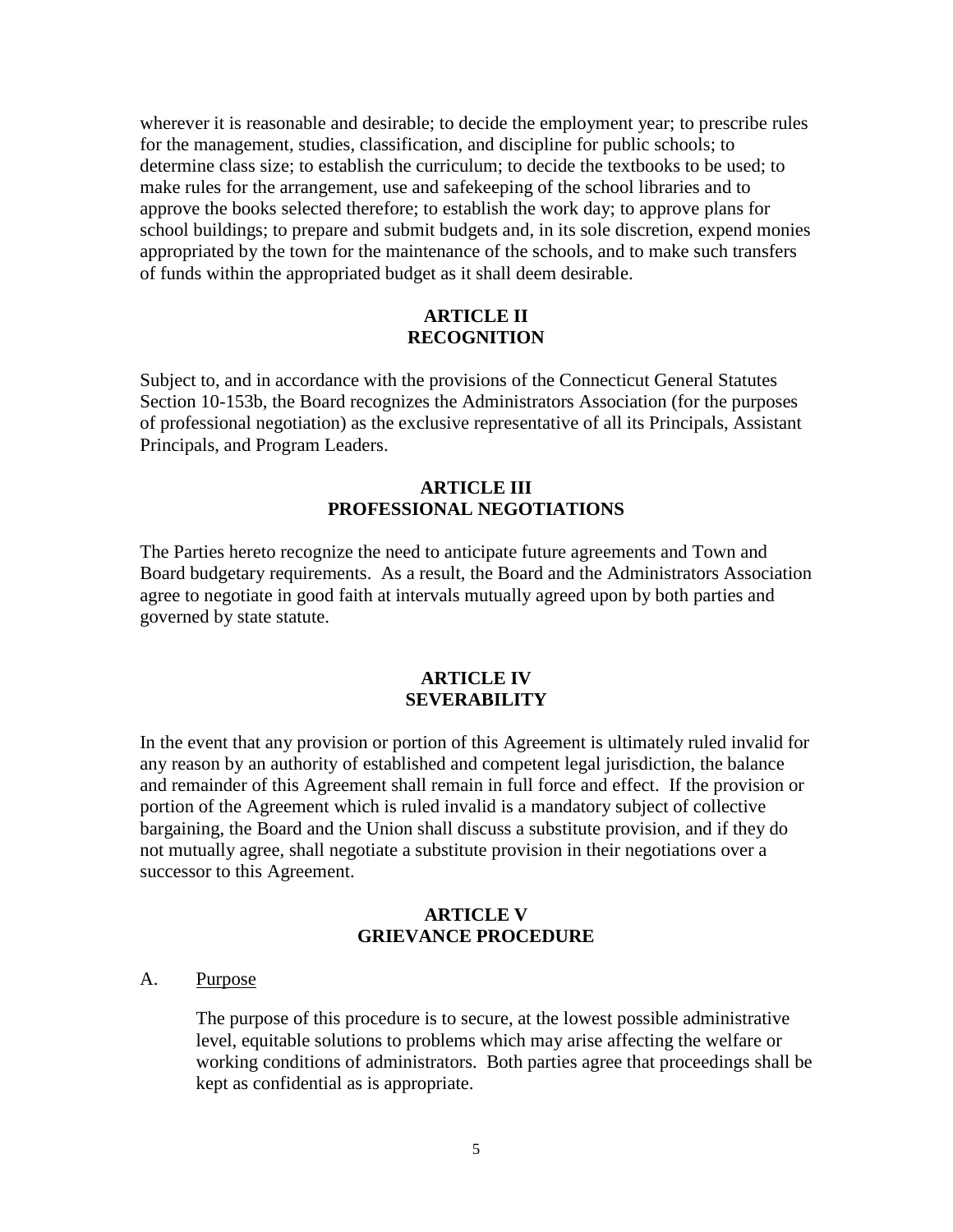## B. Definitions

- 1. A grievance is any complaint by an administrator that his/her rights have been violated by the misapplication of this collective agreement, except for a complaint by a non-tenured administrator which arises by reason of his/her not being re-employed or termination of a tenured administrator which is governed by Section 10-151 of the Connecticut General Statutes.
- 2. Claims of failure to follow the established procedures of the Board's evaluation program shall be subject to the grievance procedure up to and including Level Two.
- 3. "Party in interest" shall mean the Board, the Association and the administrator filing the grievance.
- 4. Administrators all personnel as defined in Article II (Recognition).
- 5. "Grievant" shall mean an administrator or administrators, or the Association if the grievance is brought on behalf of the bargaining unit as a whole.
- 6. "Days" shall mean calendar days.
- C. Time Limits
	- 1. Since it is important that grievances be processed as rapidly as possible, the number of days indicated at each step shall be considered as a maximum. The time limits specified may, however, be extended by written agreement of the Association and the Superintendent.
	- 2. If an administrator does not file a grievance in writing within fifteen (15) days after s/he knew, or reasonably should have known, of the act or condition on which the grievance is based, then the grievance shall be considered to have been waived.
	- 3. Failure by the administrator at any level to appeal a grievance to the next level within the specified time limits shall be deemed to be acceptance of the decision rendered at that level.

## D. Informal Procedures

1. If an administrator feels that s/he may have a grievance, s/he will first discuss the matter with his/her immediate superior in an effort to resolve the problem informally.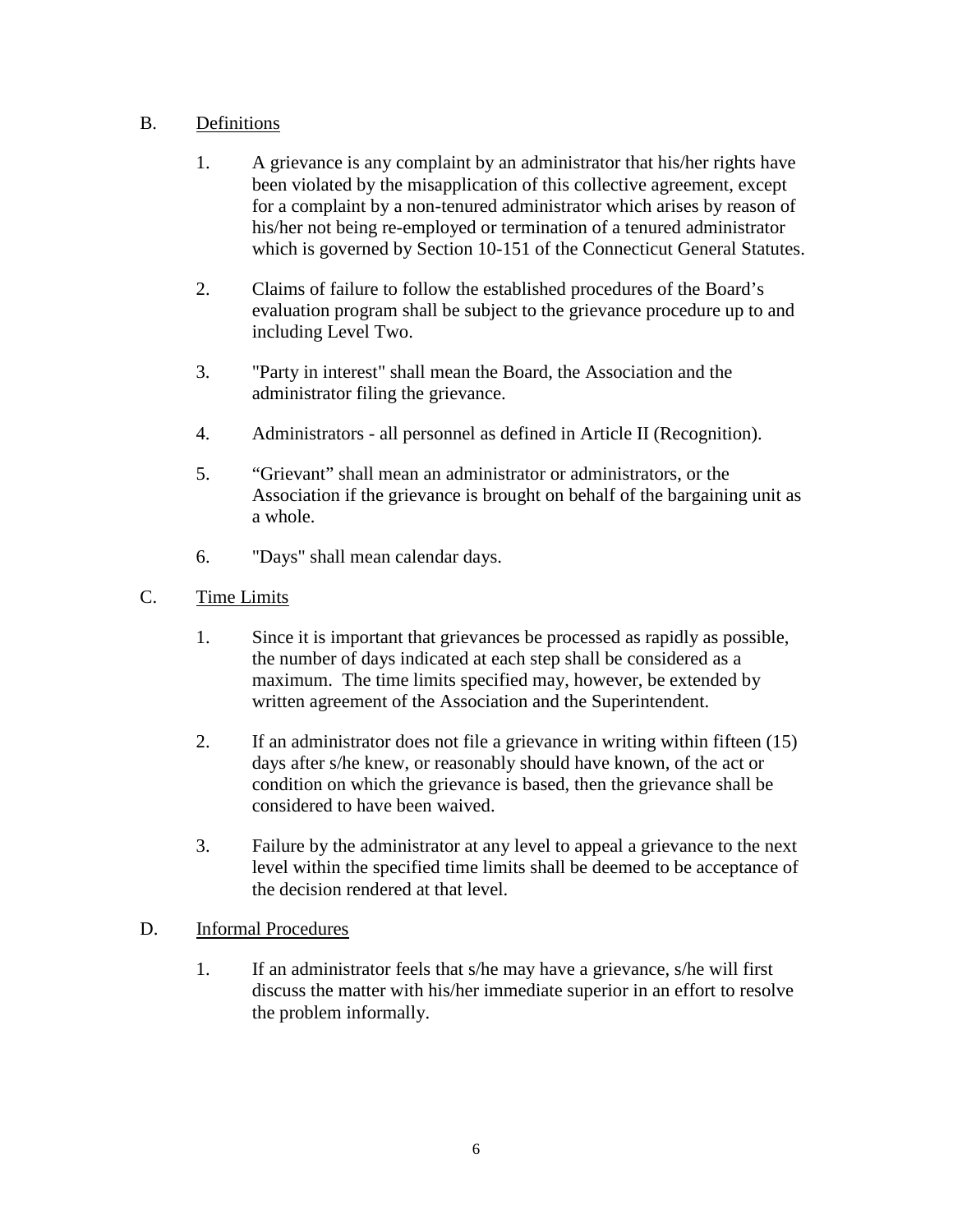## E. Formal Procedures

- 1. Level One Superintendent of Schools
	- (a) If the administrator is not satisfied with the outcome of the informal procedures, s/he may present his/her claim as a written grievance to the Superintendent within fifteen (15) days after s/he first knew of the act or condition or reasonably should have known upon which the grievance is based.
	- (b) The Superintendent shall, within seven (7) days after receipt of written grievance, render his/her decision in writing, stating that the grievance is either upheld or denied, with copies given to the administrator and the president of the Association (if requested by the administrator).
- 2. Level Two Board of Education
	- (a) After receiving the written grievance, the Board or a committee of the Board shall schedule a meeting to be held within twenty (20) days with the administrator and an Association representative (if requested by the administrator) for the purpose of resolving the grievance. However, the ultimate decision on the grievance shall be rendered by the full Board. The decision shall be given in writing to the administrator and the president of the Association (if requested by the administrator) within fifteen (15) days of said meeting stating that the grievance is either upheld or denied.
- 3. Level Three Arbitration
	- (a) If the administrator is not satisfied with the disposition of his/her grievance at Level Two, s/he may within three (3) days after the decision request of the Association that his/her grievance be submitted to arbitration.
	- (b) The Association may, within five (5) days after receipt of such request, submit the grievance to arbitration by so notifying the Board and the Superintendent in writing. The Superintendent and the Association shall attempt to agree on an arbitrator to hear the dispute. If no agreement is reached with five (5) days, the Association shall submit a demand for arbitration under the Voluntary Arbitration Rule of the AAA which shall act as the administrator of the proceedings.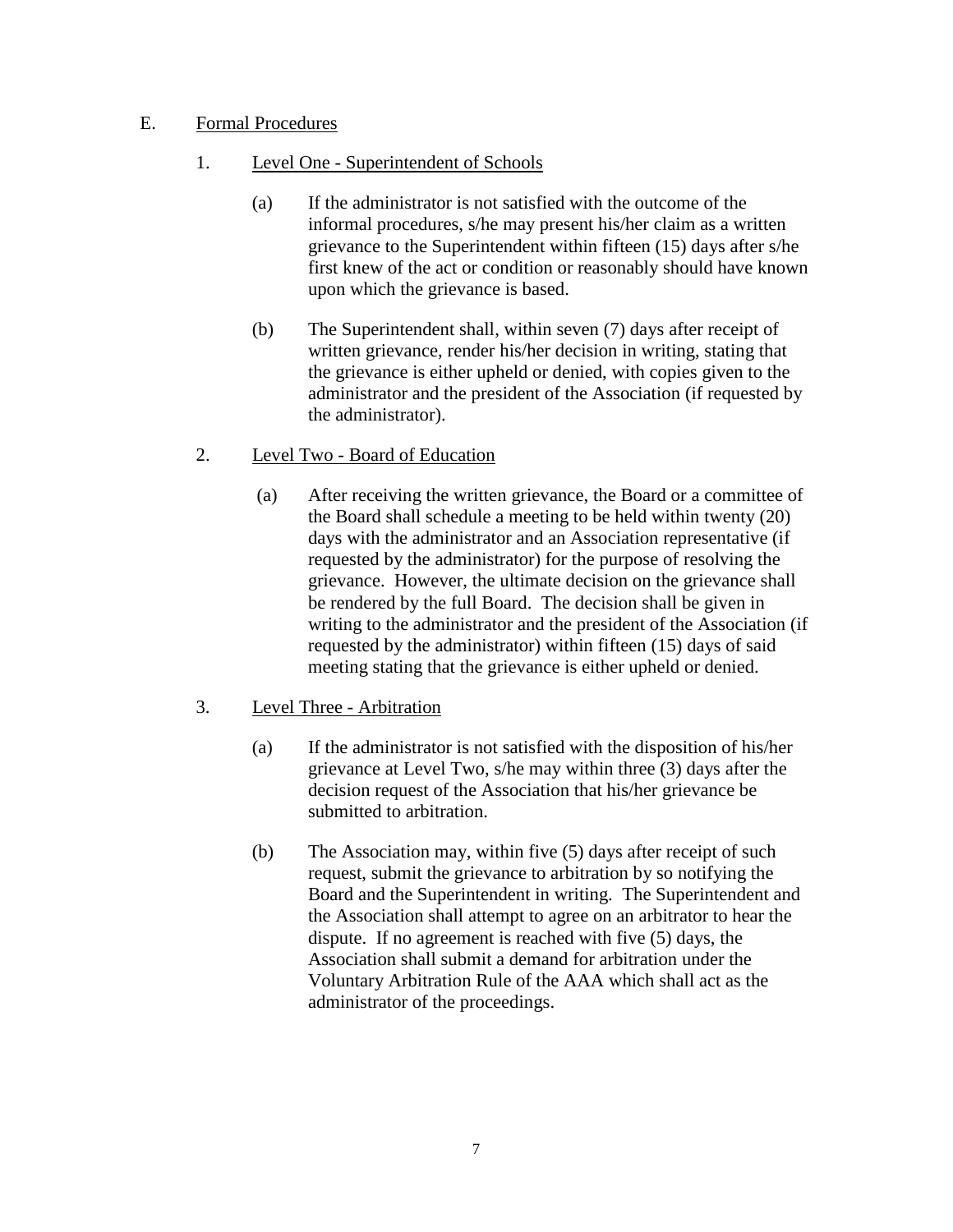- (c) The arbitrator so selected or designed shall hear and decide only one grievance in each case. S/he shall be bound by and must comply with all pertinent terms of this agreement. S/he shall have no power to add to, delete from, or modify in any way any of the provisions of this agreement.
- (d) The arbitrator shall, within thirty (30) days after the hearing, render his/her decision in writing to the Board and the Association, setting forth his/her finding of fact, reasoning, and conclusions on the issues submitted. The decision of the arbitrator shall be final and binding on both parties.
- (e) The costs for the services of the arbitrator shall be borne equally by the Board and Association.

## F. Rights of Administrators to Representation

- 1. No reprisals of any kind shall be taken by either party or by any member of the administration against any participant in the grievance procedure by reason of such participation.
- 2. It is understood that the administrator shall, during and notwithstanding the pendency of any grievance, continue to observe all assignments and applicable rules and regulations of the Board and administration until such grievance and any effect thereof shall have been fully determined.
- 3. The Board and the administrator or the Association may utilize the service of a bona fide professional consultant at any level of this procedure. Should either party seek such a consultant, a notice in writing to this effect will be forwarded to the other party or parties within three (3) days of the scheduled meeting and the other party may then be similarly represented without notice.

#### G. Miscellaneous

- 1. All documents, communications and records dealing with the processing of a grievance shall be filed separately from the personnel files of the participants.
- 2. Forms for filing and processing grievances shall be prepared by the Superintendent and distributed to the Association so as to facilitate operation of the grievance procedure.
- 3. The Association, its members, a representative or representative and agents shall not interfere, restrain or coerce the Board, its members, representatives, agents and superintendent in the performance of their respective duties and obligations imposed upon them by the laws of the State of Connecticut and the Town of Montville.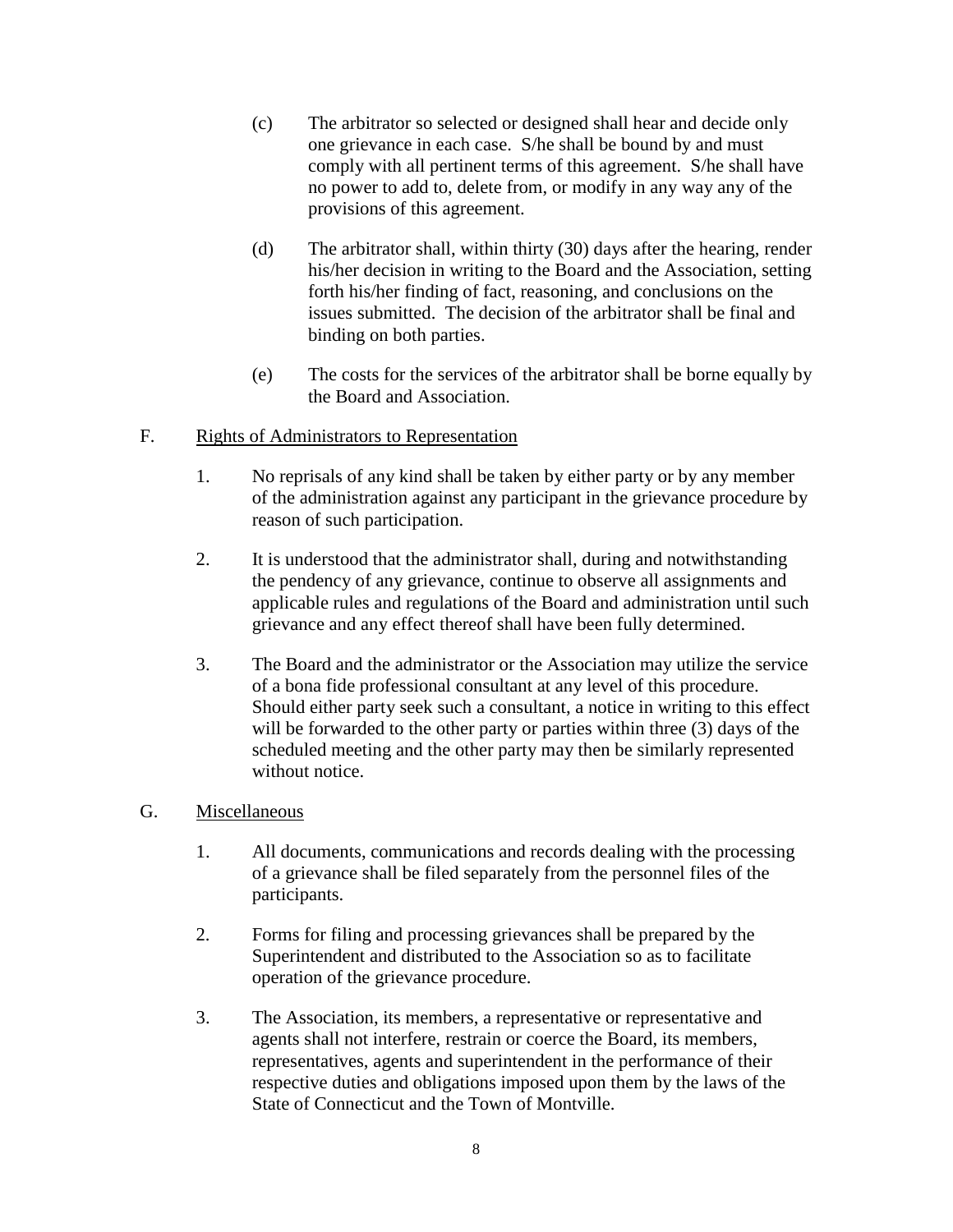- 4. The President of the Montville Administrators' Association shall be notified in writing of any grievance presented by an administrator and the decision at each level of the formal procedure.
- 5. Any dispute not covered by this agreement may be grieved through Level Two. The decision in Level Two shall be final and binding.

## **ARTICLE VI PERSONAL DAYS**

- A. Any administrator shall be allowed four (4) days leave, non-cumulative, with no pay deductions for the following reasons. Additional days may be approved by the Superintendent of Schools.
	- 1. Religious requirements
	- 2. Legal requirements
	- 3. Birth of a child or grandchildren (five day maximum)
	- 4. College graduation of the administrator, or the spouse or children of the administrator or college visitation for the child of an administrator, or attendance at school events of the administrator's children.
	- 5. A request for a personal day(s) shall be submitted to the Superintendent via Aesop, at least three (3) work days in advance, whenever possible.
- B. Upon request, the Superintendent is authorized to grant additional days leave for any reason s/he believes meritorious.
- C. Each administrator may use up to (5) non-work days per year, while school is in session, without loss of pay. The administrator is still required to work their contracted number of days. Days must be submitted to the Superintendent for prior approval three (3) days in advance.

# **ARTICLE VII SICK LEAVE**

Each certified professional employee shall be entitled to eighteen (18) days of sick leave in each school year. Unused sick leave shall be accumulated from year to year to a maximum of 200 days. Up to ten (10) days per year may be used for illness in the immediate family. The Superintendent may grant additional days to be used for illness in the immediate family upon request.

Immediate family consists of child, spouse, parent, grandparent, sibling, and in-laws.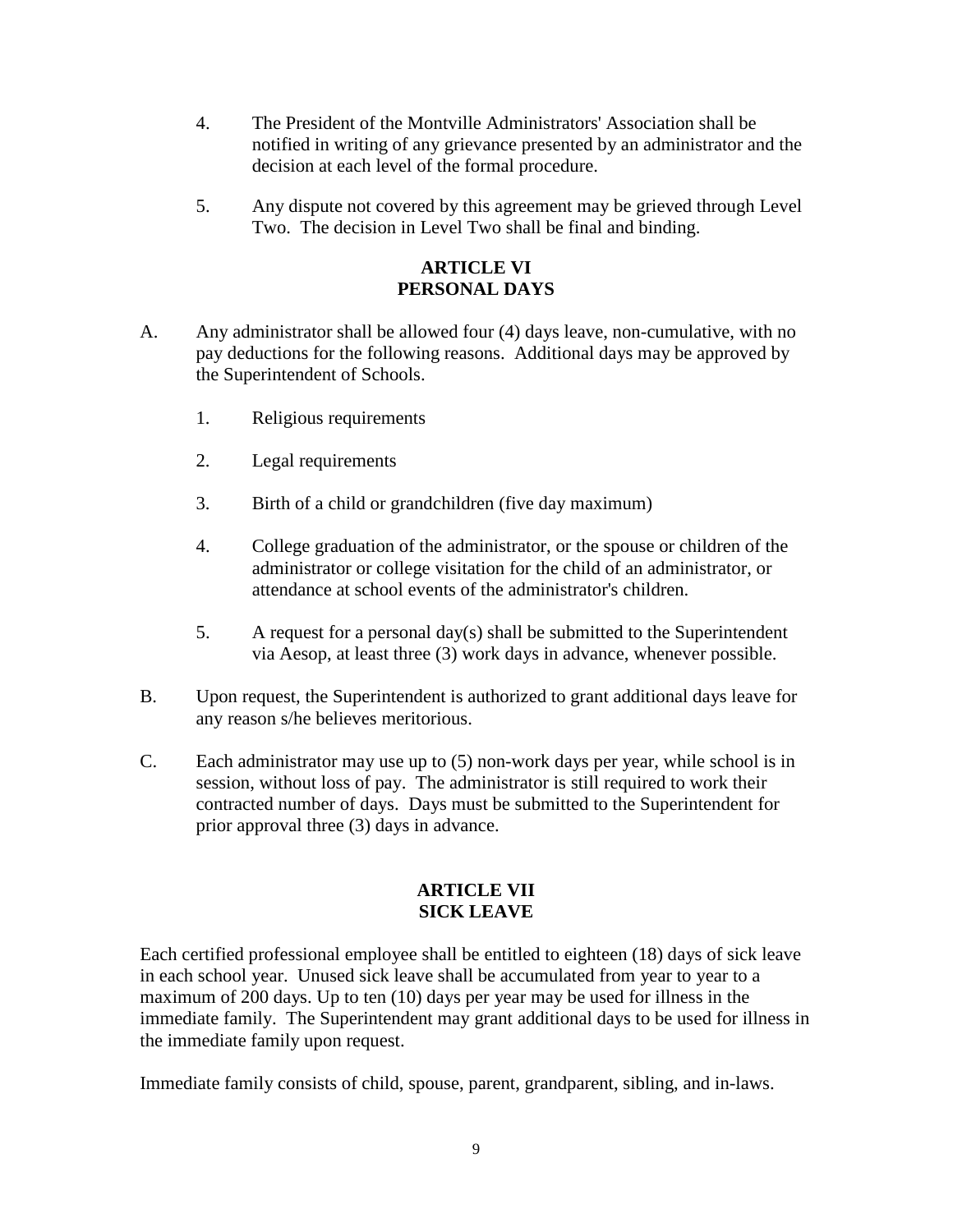#### **Article VIII**

#### **BEREAVEMENT LEAVE**

In the event of the death of an immediate family member, specifically child, spouse, parent, grandparent, sibling, in-laws, aunt or uncle, niece or nephew, a maximum of five (5) days absence may be granted without loss of pay.

## **ARTICLE IX CONFERENCE LEAVE**

- A. When it is evident that the convention or conference attendance or the observation of an activity in another school building or school system will contribute to the effectiveness of the instructional program, the Superintendent may grant convention or conference leaves, or permission to observe an activity in another school building or school system, to administrators without loss of pay. All requests are to be submitted one week in advance to the Superintendent in duplicate on Conference Request Forms which shall be made available at the offices of each individual school.
- B. The Board agrees to reimburse all administrators attending a convention or conference or observing activities in another school system as follows:

Reimbursement is granted only upon completion of a Conference Request Form which may then be approved by the Superintendent. Reimbursement will be granted for approved expenses only and shall be paid within thirty (30) days after the leave ends.

C. Such leave will be considered professional leave and will not be charged to the individual administrator's personal days.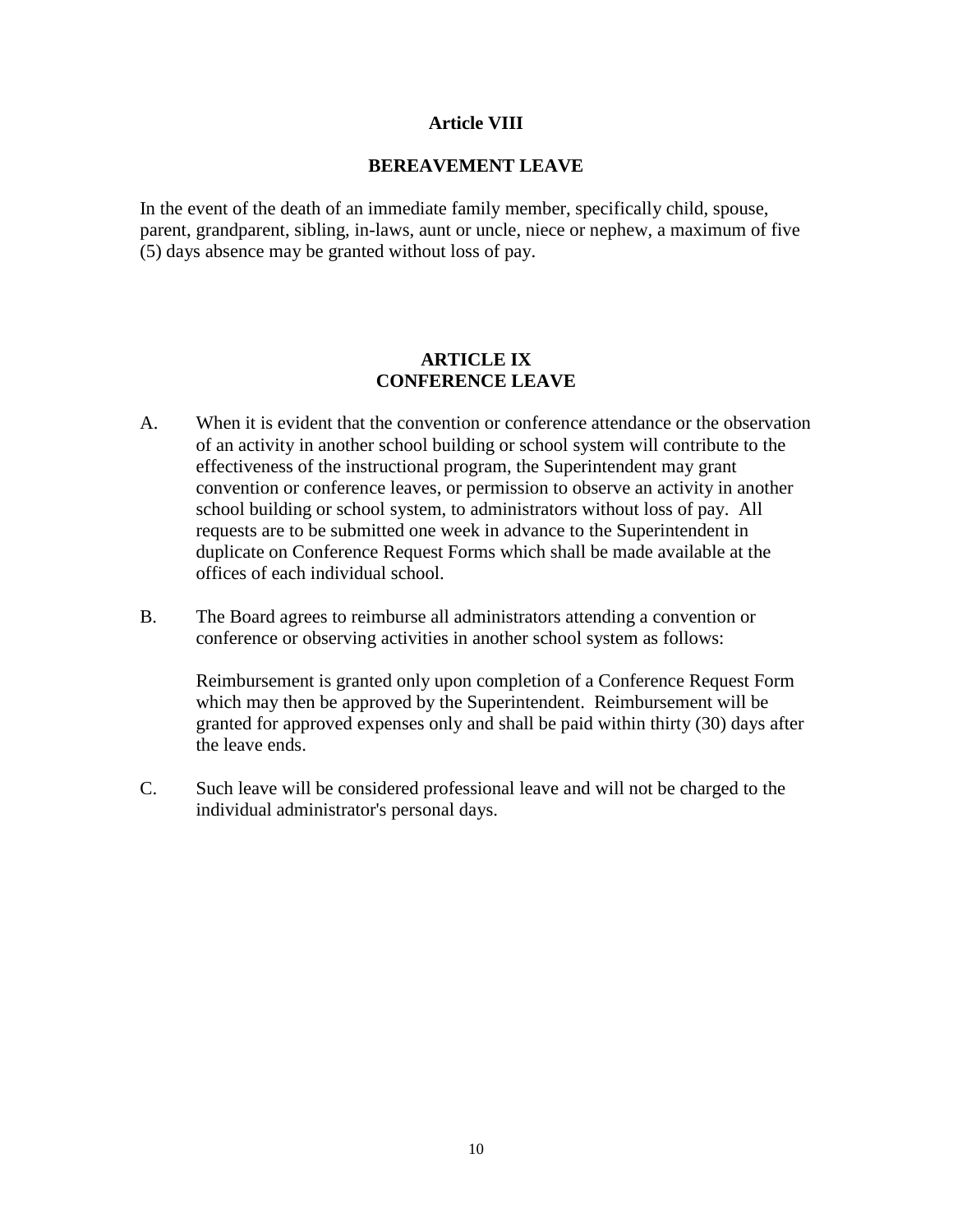#### **ARTICLE X JURY DUTY**

An administrator who is called to jury duty shall promptly notify the Superintendent while school is in session. Leave shall be granted. This leave shall not be deducted from sick leave or from personal days. The administrator shall receive a rate of pay equal to the difference between the professional salary and the jury fee.

## **ARTICLE XI GENERAL LEAVE**

Extended leaves, with or without salary, may be granted by the Superintendent for reasons he/she considers meritorious.

## **ARTICLE XII RELEASED TIME**

Administrators may be excused from after-school activities if such activities are in conflict with a scheduled college or university class in which the administrator is enrolled.

## **ARTICLE XIII PROTECTION OF ADMINISTRATORS**

- A. Administrators shall report immediately in writing to the Superintendent's office all cases of assault suffered by them in connection with their employment.
- B. Such report shall be forwarded to the Superintendent who shall comply with any reasonable request from the administrator for information in its possession not privileged under law which relates to the incident or the persons involved.
- C. The Board shall protect and save harmless an administrator from financial loss and expense, including legal fees and costs, as provided for in Section 10-235 of the Connecticut General Statutes arising out of any claim by reason of alleged negligence or other act resulting in accidental bodily injury provided such administrator was acting in the discharge of his/her duties within the scope of his/her employment or under the discretion of such board of education.
- D. Whenever an administrator is absent from school as a result of personal injury caused by an assault arising out of and in the course of his employment, he/she shall be paid his/her full salary without having such absence charged to his/her annual or accumulated sick leave. Any amount of salary payable pursuant to this section shall be reduced by the amount of any workmen's compensation award for temporary disability due to the said assault injury for the period for which such salary is paid and by any disability insurance payments made to the administrator.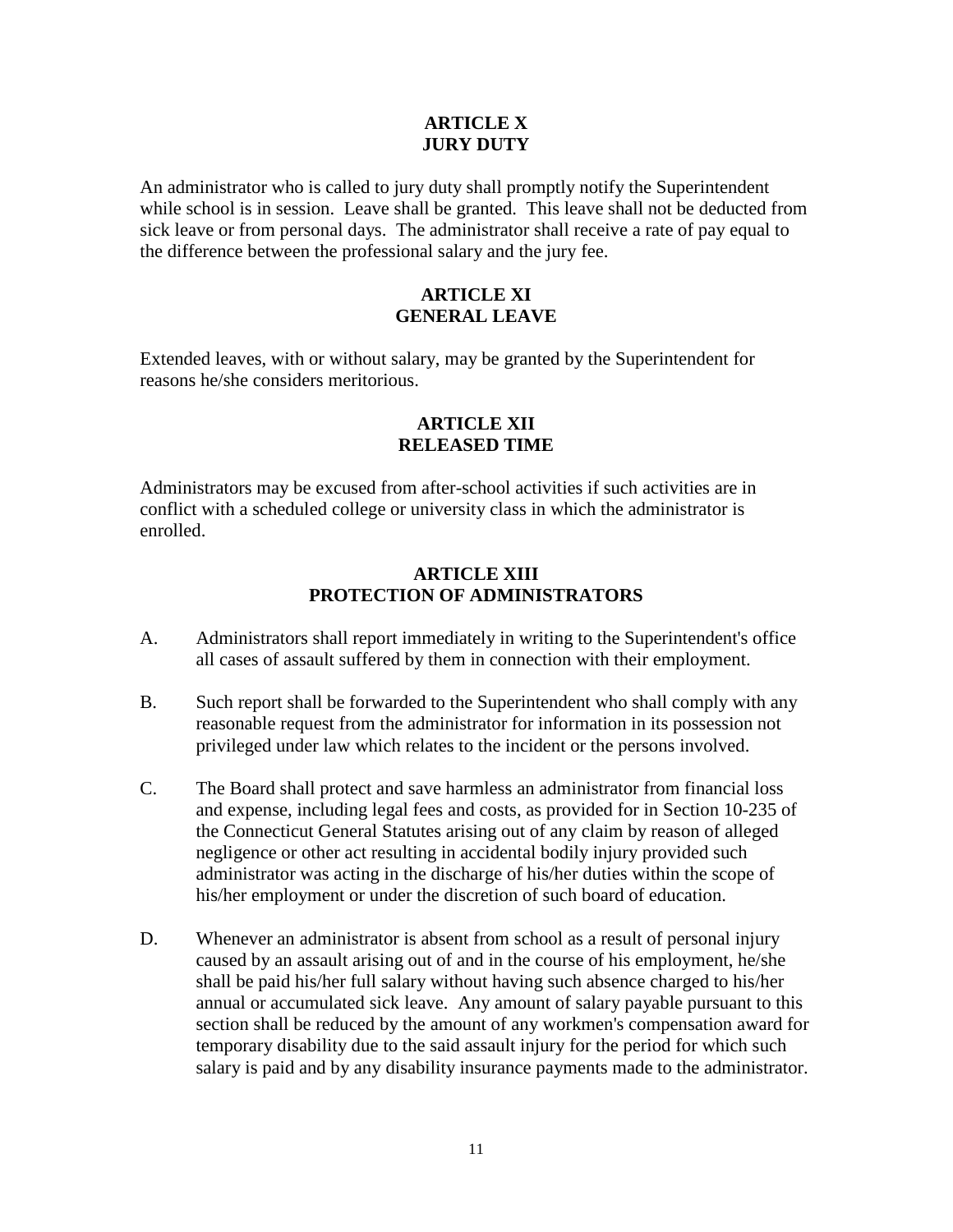In no case shall the administrator on leave receive more take-home pay than he/she would receive for the same period if at work. Any excess shall be either withheld or refunded to the Montville Public Schools The Board shall have the right to have the administrator examined by a physician designated by the Board for the purpose of establishing the length of time the administrator is temporarily disabled from performing his/her duties as a result of the assault. In the event the administrator is dissatisfied with the conclusions of such physician, such administrator shall have the right to be examined by a physician of his/her own choice. If the two physicians conducting the examination disagree as to the length of time that the administrator is disabled from performing his/her duties as a result of the assault, a third doctor agreeable to the Board and the administrator shall examine the administrator and shall make a final and binding determination as to the length of the disability. The cost of the services of such third physician shall be divided equally between the Board and the administrator.

#### **ARTICLE XIV PERSONAL INJURY BENEFITS**

- A. Whenever an administrator is absent from school as a result of bodily injury caused by an accident arising out of and in the course of his/her employment, s/he shall be paid his/her full salary of time less the amount of any workmen's compensation award made for temporary disability due to said injury, and no part of such absence shall be charged to his/her annual or accumulated sick leave.
- B. The Board shall have the right to have the administrator examined by a physician designated by the Board for the purpose of establishing the length of time the administrator is temporarily disabled from performing his/her duties as a result of the injury. In the event the administrator is dissatisfied with the conclusions of such physician, such administrator shall have the right to be examined by a physician of his/her own choice. If the two physicians conducting the examinations disagree as to the length of time that the administrator is disabled from performing his/her duties as a result of the injury, a third doctor agreeable to the Board and the administrator shall examine the administrator and shall make a final and binding determination as to the length of the disability. The cost of the services of such third physician shall be divided equally between the Board and the administrator.
- C. In the event of any payment under this policy, the Board shall be subrogated to all the administrator's rights of recovery therefore against any person or organization and the administrator shall execute and deliver instruments and papers and do whatever else is necessary to secure such rights. The administrator shall do nothing after the injury to prejudice such rights.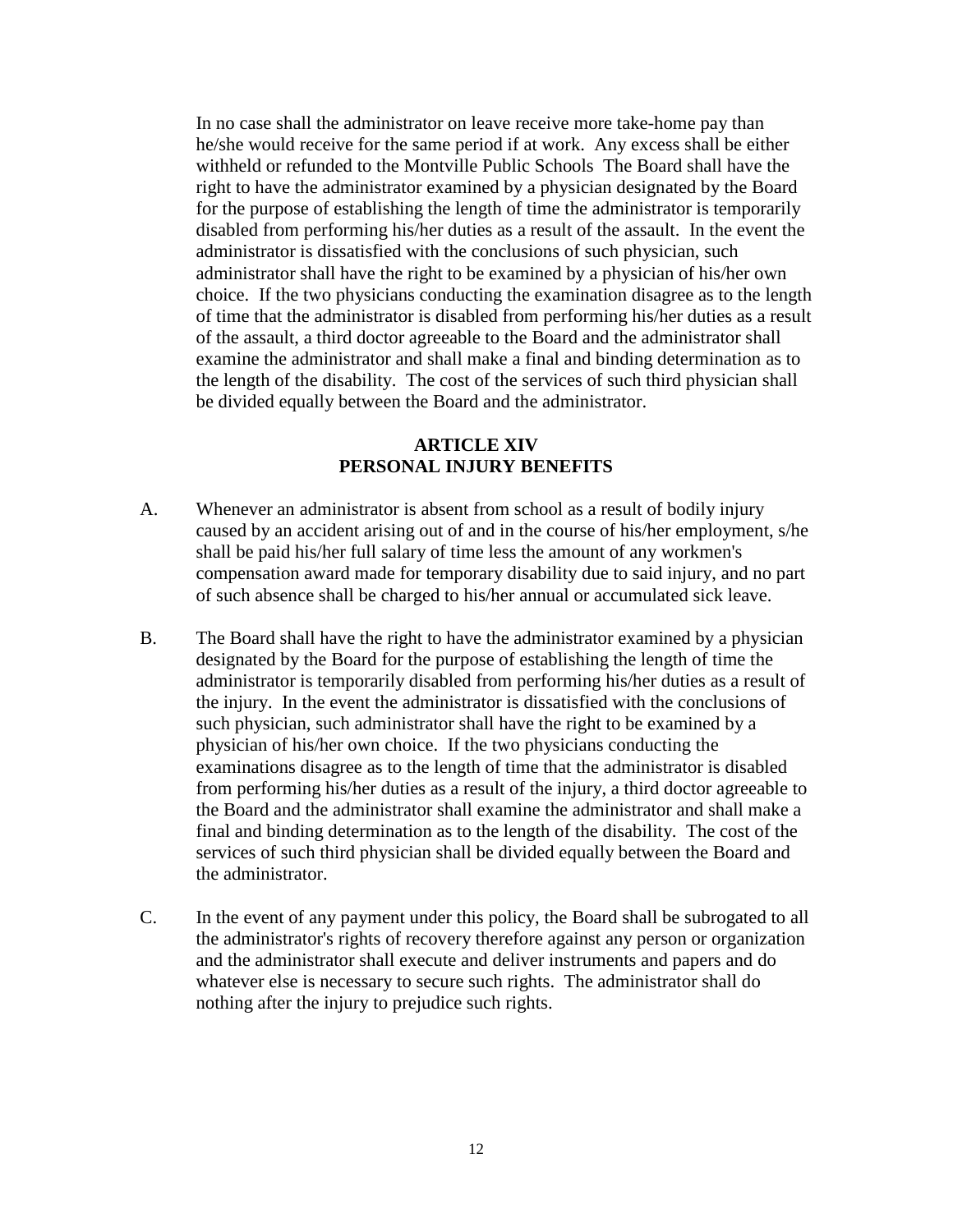## **ARTICLE XV ASSIGNMENTS**

- A. Administrators employed by the Board shall receive their assignments from the Superintendent's office, subject to the provisions of this agreement, including but not limited to Articles XVI, XVII, XVIII and XX.
- B. Administrators shall be notified in writing of any changes in their assignments for the ensuing school year. In the event of a change in circumstances or conditions during the months of May through August (resignations, death, promotion, and leave of absence), such assignments may be changed only as required thereby, with prompt notice in writing to the administrator. When an administrator is notified of a change in assignment, a conference with the Superintendent and an Association representative to discuss the reasons for the reassignment shall be held upon request of the administrator.
- C. Confirmation of receipt of applications and disposition of same shall be given to all applicants within a reasonable time.

## **ARTICLE XVI VOLUNTARY TRANSFERS**

Any administrator desirous of making a change within the school system should apply to the Superintendent prior to March 1 of any school year.

## **ARTICLE XVII INVOLUNTARY TRANSFERS**

Prior to an involuntary transfer, the administrator will have the opportunity to meet with the Superintendent to discuss the matter.

## **ARTICLE XVIII REDUCTION IN FORCE**

The Board shall notify the President of the MAA of any planned elimination of position(s) in the administrator's bargaining unit. In the event of the elimination of any position in the administrator's bargaining unit, the Board shall place the administrator affected in accordance with the following:

A. For purposes of this Article, seniority shall be defined as the most recent period of uninterrupted administrative service within the Montville School System. If years of Montville service as an Administrator are equal, the following criteria will be used to determine the greatest seniority: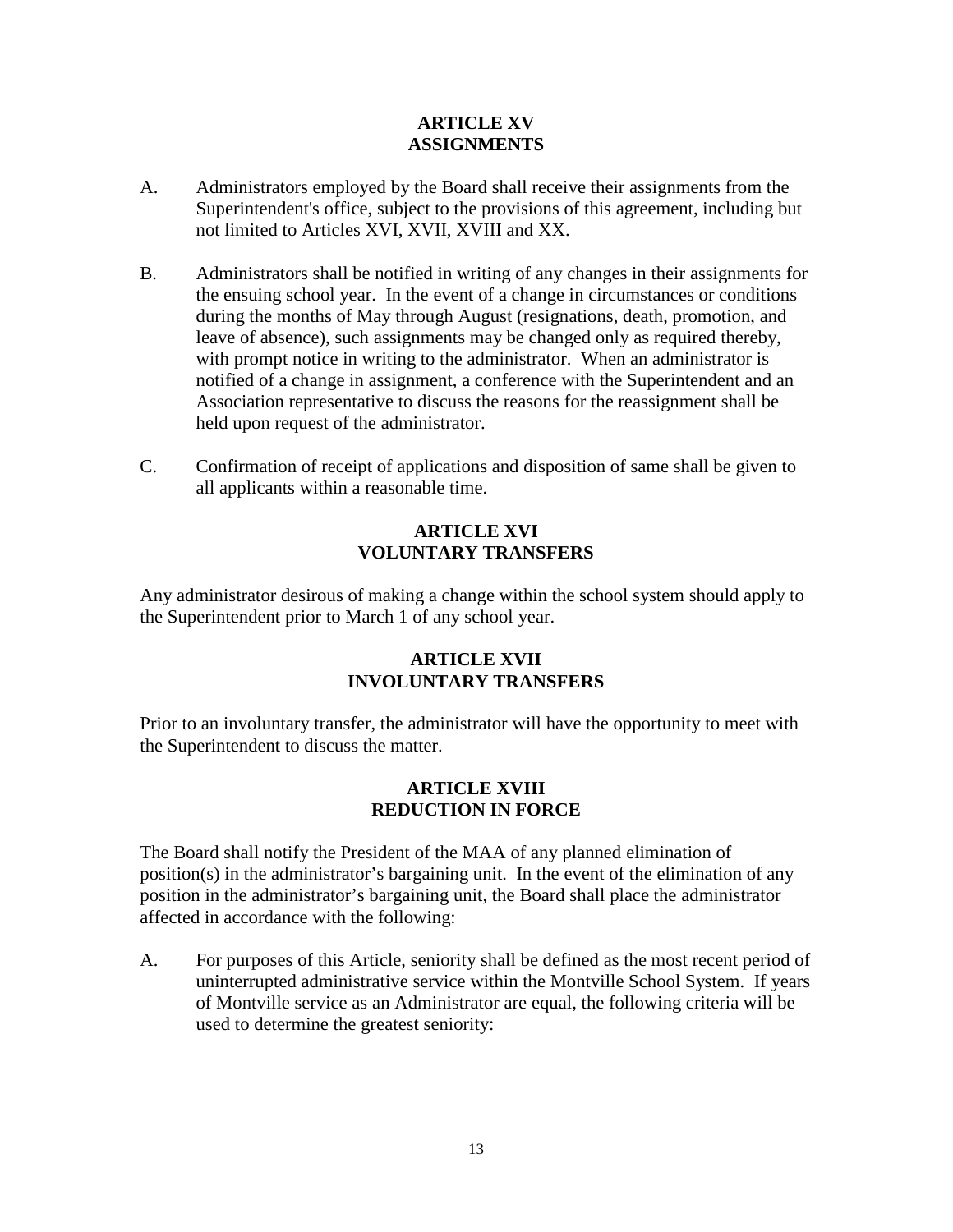- 1. The Administrator with the earlier date of appointment by the Board of Education to an administrator position will have the greatest seniority;
- 2. If the appointment dates are the same, the Administrator with the most amount of total Montville service, including non-Administrator service, will have the greater seniority.
- B. When reductions in force among the administrative staff are required, they shall be made within the following classifications.

| <b>GROUP</b> | <b>CLASSIFICATIONS</b>                                                                                                          |
|--------------|---------------------------------------------------------------------------------------------------------------------------------|
|              | Montville High School Principal                                                                                                 |
|              | Tyl Middle School Principal                                                                                                     |
|              | (a) Elementary Principals<br>(b)Palmer Academy Principal                                                                        |
|              | (a) High School and Middle School Assistant Principals<br>(b) Elementary and Secondary Program Leaders<br>(c) Athletic Director |

- C. Criteria for Reduction in Force:
	- 1. For classifications in Groups 1 through 3, the administrator with the shortest length of service within a classification shall be laid off first within the classification.
	- 2. For the classifications in Group 4, the administrator with the shortest length of service within a classification shall be laid off first within the classification of the position to be eliminated, except as follows:
		- (a) If the positions within the classification which are not being eliminated require a particular certification, e.g. special education certification, and the least senior administrator holds that certification, he/she may displace the next senior administrator within the classification who does not hold the required certification.
	- 3. There shall be no bumping from one group to another. However, within Group 4 only, the administrator laid off in one classification may bump the least senior administrator in a different classification provided:
		- (a) The laid off administrator has more seniority than the administrator who will be bumped;
		- (b) The laid off administrator is certified and qualified to hold the position into which he/she seeks to bump.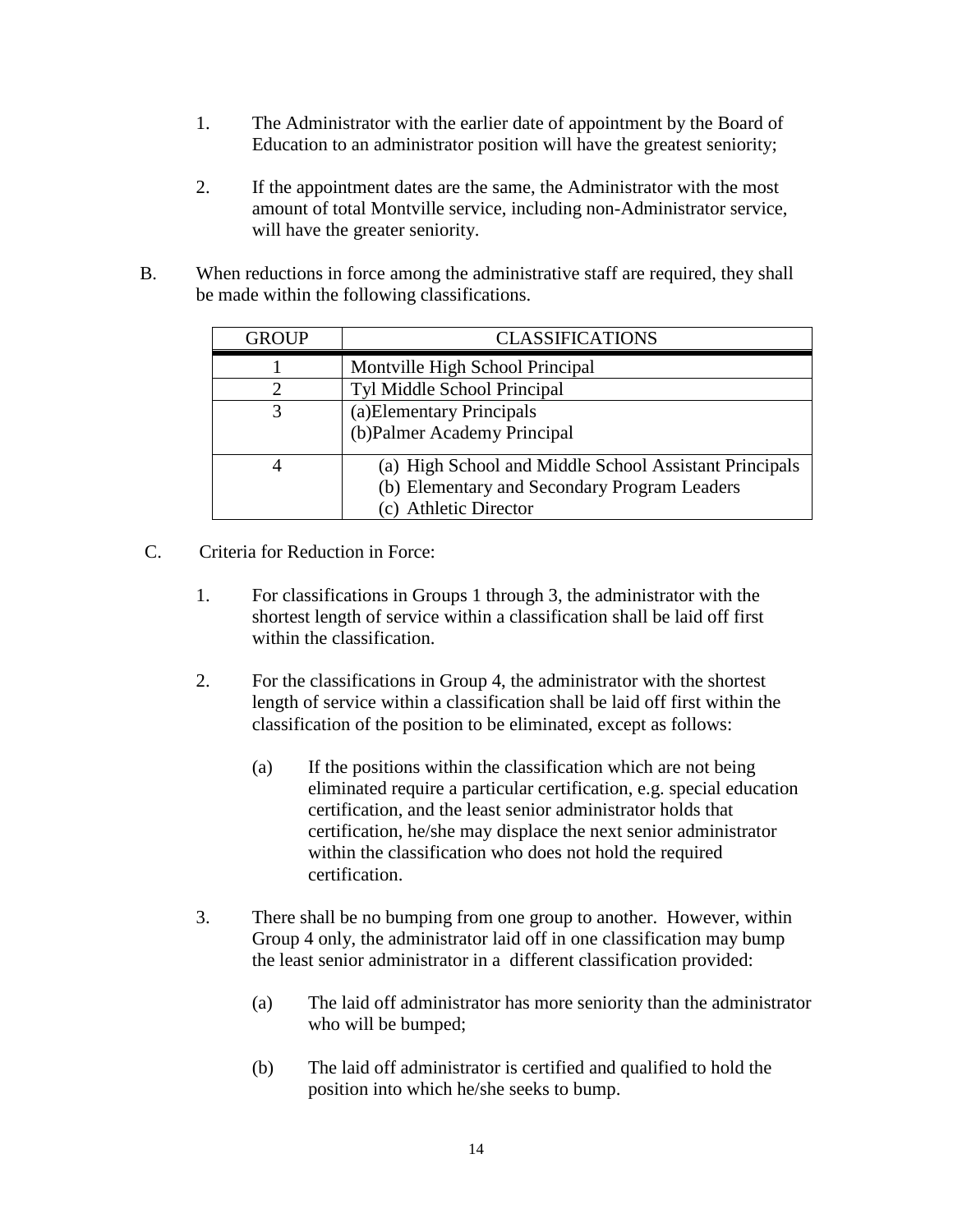- 4. The criteria in this Section above shall be applied in selecting among nontenured administrators within a classification whose contracts are terminated for elimination or loss of position to another administrator. They shall not apply to non-renewal of non-tenured administrators.
- 5. If an administrator is relieved of his/her duties because of reduction in staff or an elimination of position and there are no bargaining unit positions to which he/she may assume, the administrator shall be offered a teacher position for which he/she is certified and qualified, subject to the reduction in force provision of the teacher's collective bargaining agreement. If employed as a teacher, the administrator shall be given the experience credit on the salary schedule according to the teacher contract for his/her administrative and teacher experience within the Montville School System and shall retain all accumulated sick leave.
- C. It is understood that a layoff is a termination of employment subject to administrative and/or judicial review in the manner set forth in the subsections of 10-151 of the Connecticut General Statutes, as amended, and in no other manner. In the case of judicial review under those statutory provisions, the parties agree that the provisions of this Article can and should be submitted to the court.
- D. The name of any tenured administrator who has been laid off from administrative employment or from the Montville School System entirely and who had at least two years of administrative service in the Montville School System at the time of such layoff shall be placed upon an administrative reappointment list provided such administrator does not refuse a reappointment offered at the time of layoff. The reappointment list shall remain in effect for a period of two years. Any administrator who refuses an offer of reappointment shall be removed from the list.
- E. The order of recall shall be in the reverse order of layoff as set forth in Section B above. Any administrator on the reappointment list shall receive a written offer of reappointment at least fourteen (14) calendar days prior to the date of appointment. The administrator shall accept or reject the appointment in writing within fourteen (14) calendar days. If s/he accepts the appointment, s/he shall receive a written contract at least 15 calendar days prior to the effective date of reemployment, where possible.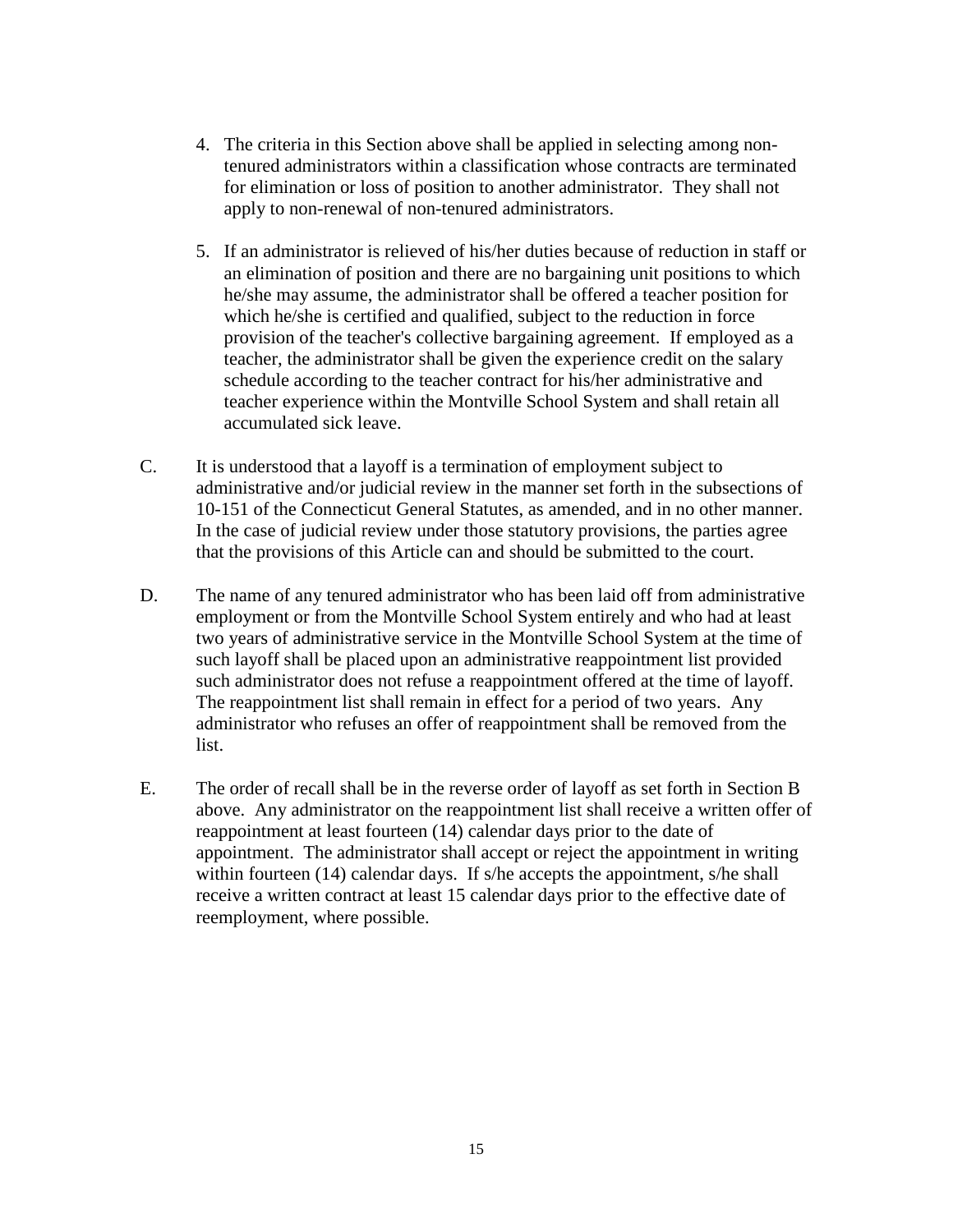### **ARTICLE XIX NEWLY CREATED POSITIONS**

Salary and group placement of any newly created administrative position shall be negotiated by representatives of the Association and the Board.

# **ARTICLE XX PROMOTIONS**

- A. Positions as used in this section mean any position which involves an additional or higher level of responsibility and which is at a higher rate of pay under this Agreement.
- B. Vacancies of position which are caused by death, retirement, discharge, resignation, or by the creation of a new position shall be filled pursuant to the following procedures:
	- 1. All administrator vacancies will be posted externally and internally concurrently, for a minimum of two weeks. Internal posting shall be by notice posted in each school during the school year. Where a need to fill a vacancy of position arises during the summer months, notification shall be by email to the Association President.
	- 2. Said notice of vacancy of position shall clearly set forth the qualifications for the position.
	- 3. Notification that the vacancy has been filled shall be given to the Association President.
	- 4. If promoted to a higher position any administrator presently employed in the system shall not receive a salary less than his/her present salary.
	- 5. The Board agrees to give due consideration to a bargaining unit applicant's length and quality of service to the district in filling a vacancy, but the Board's decision shall be final and not grievable or arbitrable.

## **ARTICLE XXI ADMINISTRATORS SALARIES**

- A. The salaries of all administrators covered by this agreement are set forth in Appendix I which is attached hereto and made a part of this agreement. Salary may be adjusted under Article XXII when hiring an outside applicant for a vacant position by the Superintendent.
- B. The base salary of administrators shall be comprised of the following two components: 1) cash compensation as determined under Section A above, and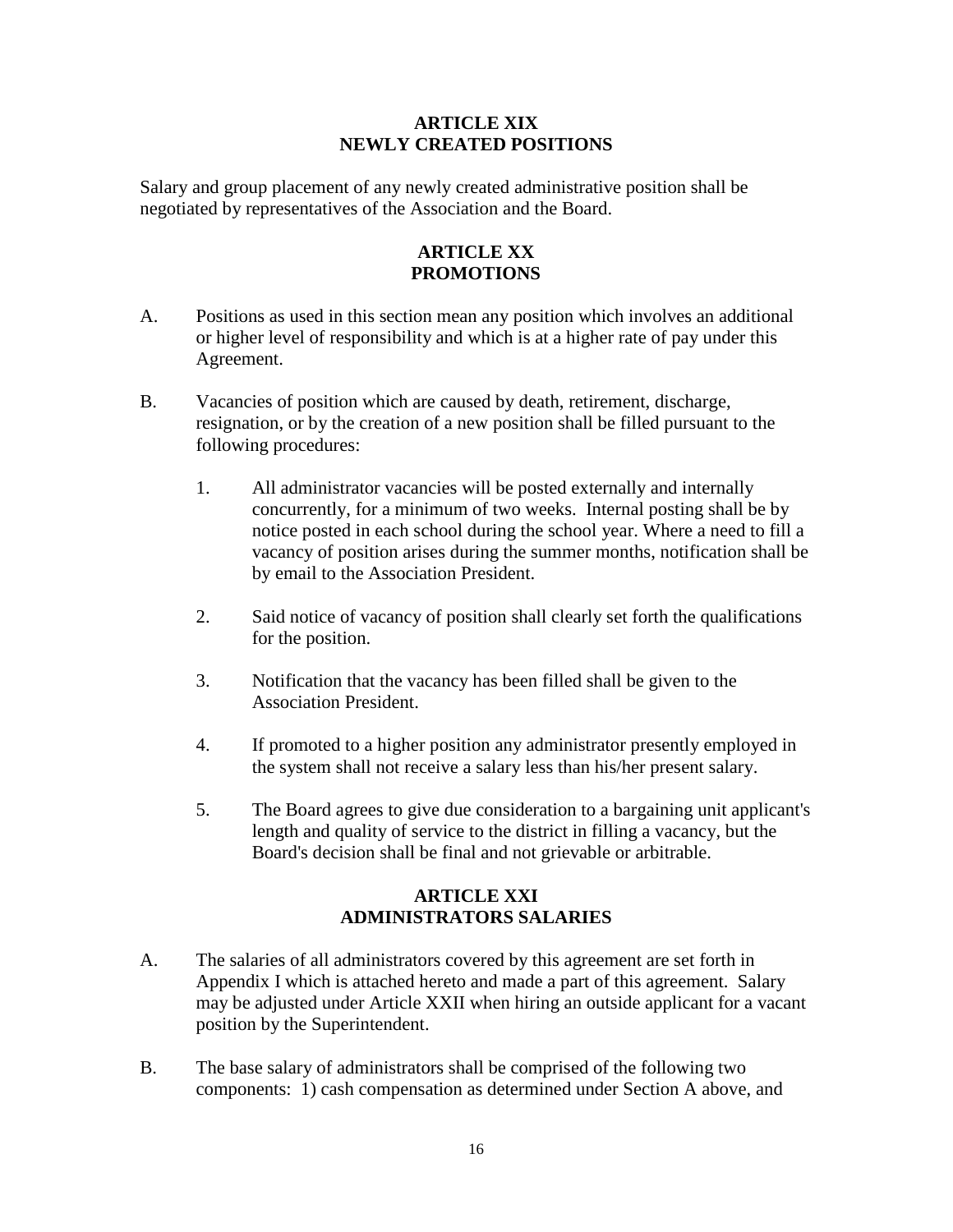2) an additional amount of an administrator's contracted salary will be paid by the Board of Education evenly throughout the fiscal year to a tax sheltered annuity. The administrator will arrange to have the amount deducted from his/her salary on a pre-tax basis as permitted under IRS section 403(b), as amended, and then contributed toward the purchase of a 403(b) annuity tax shelter of his/her choice from the approved 403(b) vendors.

| 2016-2017 | 2017-2018 | 2018-2019 |
|-----------|-----------|-----------|
| 2.0%      | 2.25%     | 2.50%     |

#### **ARTICLE XXII PLACEMENT OF THE SALARY SCHEDULE**

A. Whenever any vacancies arise in any of the administrative positions listed in Article XXIX, the Superintendent may hire outside applicants at an initial rate between 85% and 100% of the then current rate for the position specified in the salary schedule.

The Superintendent may increase the salary of the administrator in annual increments, to be determined in his/her discretion, provided the administrator shall be compensated at the full rate for the position by his/her third full school year in that position. For Administrators hired after July 1, 2012, the Superintendent may increase the salary in annual increments, to be determined in his/her discretion, provided the administrator shall be compensated at the full rate for the position by the end of the administrator's fourth year of employment. In cases where an administrator is hired at less than the full rate, and transfers or is assigned to another administrative position prior to being employed for two full school years, the employee will be compensated at the rate for the new position, but at the same percentage of salary as applied to the original position. Provided, however, such administrator so assigned or transferred shall receive the full rate for the new position in the third year, or if hired after July 1, 2012 at the end of his/her fourth year, as an employee of the Montville Public Schools.

- B. Any administrator making less than one hundred percent (100%) will be notified of the next year's annual salary by June 1.
- C. Except as provided above in Section A, all members of the Montville Administrators' Association who are assigned to other positions within this contract will be placed on the salary scale for the newly assigned position.

#### **ARTICLE XXIII PAYMENT OF ADMINISTRATORS**

A. Administrators will be paid bi-weekly during the fiscal year.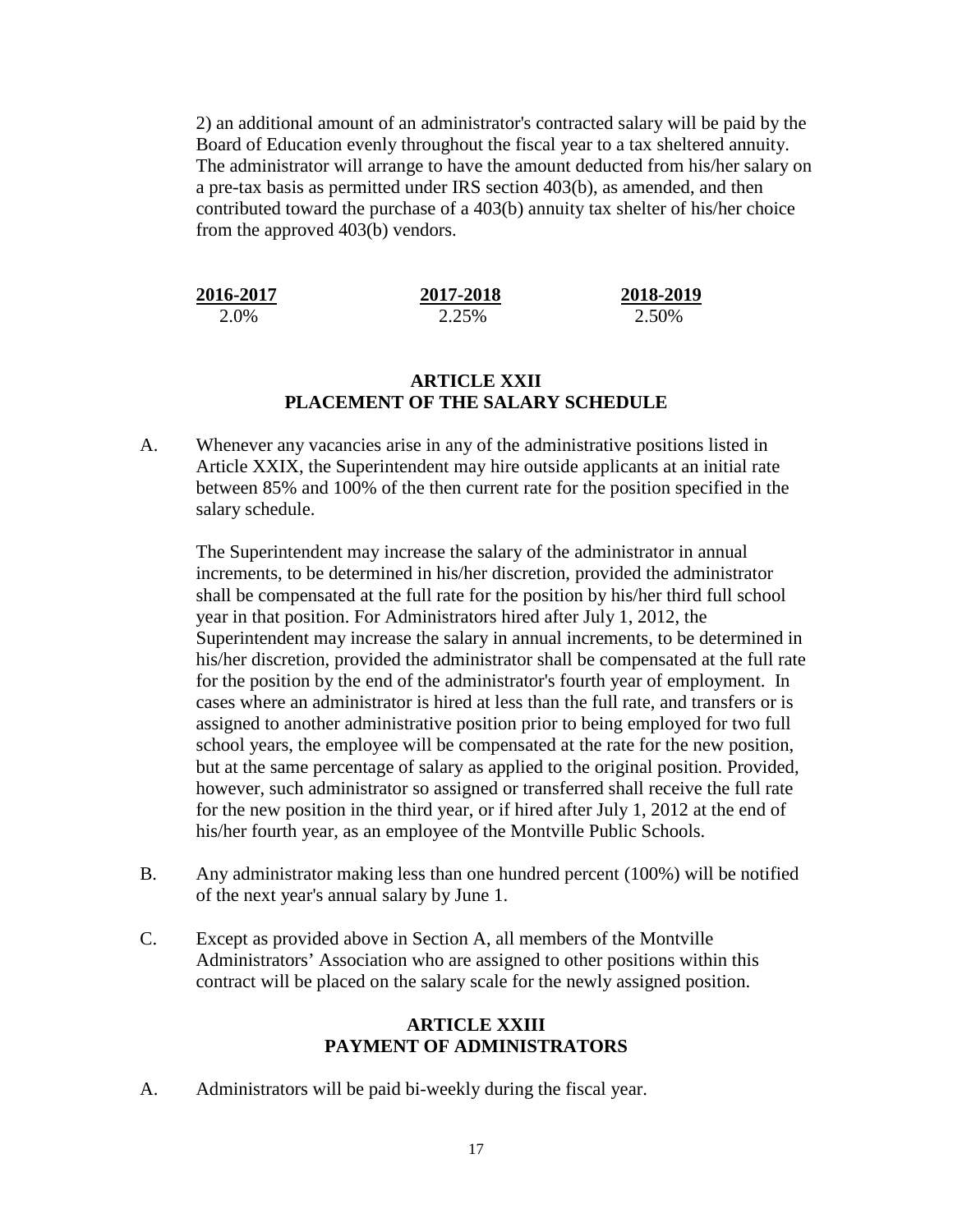- B. The daily rate of pay is computed be dividing the annual salary by the number of contract days.
- C. Termination pay shall be computed by multiplying the daily rate of pay by the number of days employed less the amount already paid.
- D. Each administrator shall be paid on a per diem rate (as outlined in Article XXIX) for each day required to work beyond the number of days stipulated in the contract at a rate determined by dividing the administrator's salary by his or her current work year.
- E. All administrators hired for the 2008-09 school year and all administrators hired thereafter shall receive pay via direct deposit to an authorized bank or credit union of the administrator's choosing. Direct deposit shall remain optional for other administrators.

## **ARTICLE XXIV PROFESSIONAL DUES DEDUCTION/AGENCY SHOP**

- A. The Board agrees to deduct from the salaries of its employees dues for the Montville Administrators Association, and agency service fees as appropriate upon receipt of a written authorization for payroll deduction from the administrator. The Board agrees to transmit monies so deducted to the Montville Administrators Association as promptly as possible.
- B. All administrators shall become and remain members of the Association or pay to the Association an agency service fee equivalent to the proportion of the normal dues required to underwrite the costs of collective bargaining, contract administration and grievance adjustment.
- C. The Association shall inform the Superintendent's Office in writing of the current rate(s) of all membership dues, agency service fees and the schedule of payroll deductions prior to the fiscal year.
- D. The Association shall indemnify and hold the Board harmless from any and all demands, suits, complaints and claims, including reasonable attorney's fees caused by or arising out of the administration or enforcement of this Article.

## **ARTICLE XXV SAVINGS**

The Board agrees to permit voluntary payroll deductions for administrators who enroll in the CORE Plus Federal Credit Union. Administrator authorizations shall be in writing and presented to the Superintendent at any time.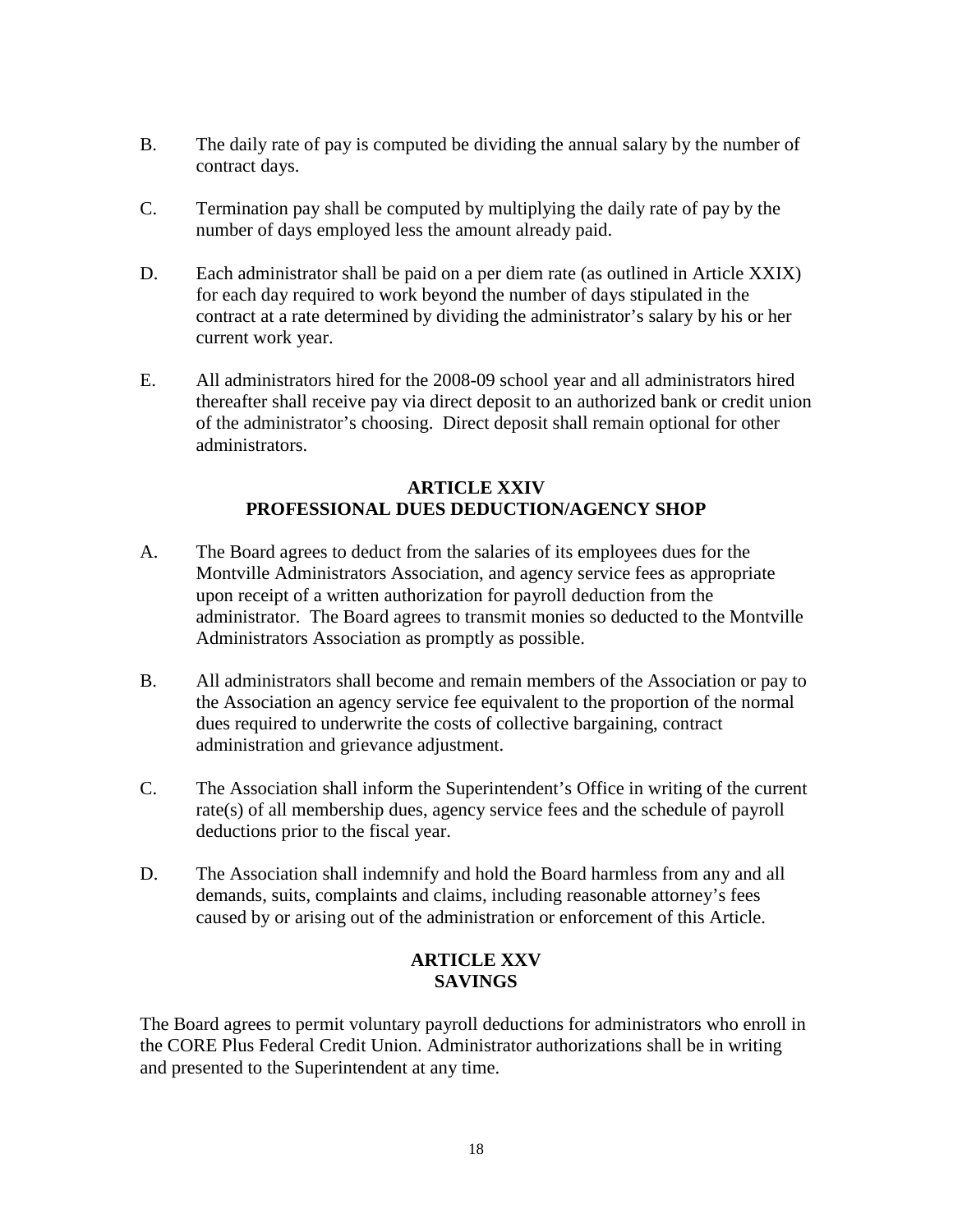## **ARTICLE XXVI ANNUITY PLAN**

- A. Administrators shall be eligible to participate in a "tax sheltered" annuity plan established pursuant to the Internal Revenue Code.
- B Any administrator, upon application to the authorized Tax Shelter Annuity Agent and upon notification to the Superintendent, shall have deducted from his/her salary the agreed-to monthly amounts in this annuity plan. The amount of the monthly deduction may be submitted at any time during the ensuing school year the Board shall be held harmless for any investments made to any authorized or unauthorized tax sheltered annuity agents, after the monies have been received, as well as for any investments made by such agents. The Board does not sanction or attest to the fiduciary soundness of any authorized or unauthorized tax sheltered annuity.

## **ARTICLE XXVII JUST CAUSE**

No administrator shall be suspended or demoted without just cause. This provision shall not apply to changes resulting from a reduction in force, and shall not apply to termination or non-renewal.

## **ARTICLE XXVIII INSURANCE BENEFITS**

The Board shall provide the following medical and dental insurance benefits or their equivalents for each administrator as described in Section C (Benefit Coverage), subsections 1 and 2, below.

#### A. Change of Insurance

The Board of Education shall have the right to change current health insurance carriers and/or to self-insure, in whole or in part. The Board may change insurance carriers or self-insure, provided that coverage's which result from the change in carriers and/or self-insurance are substantially equivalent, when taken as a whole, to the coverage currently offered in terms of benefits, coverage and administration.

The president of the Association shall be notified in writing within thirty (30) days of any intention to change carriers and/or to self-insure and shall have a reasonable opportunity to review the proposed changes.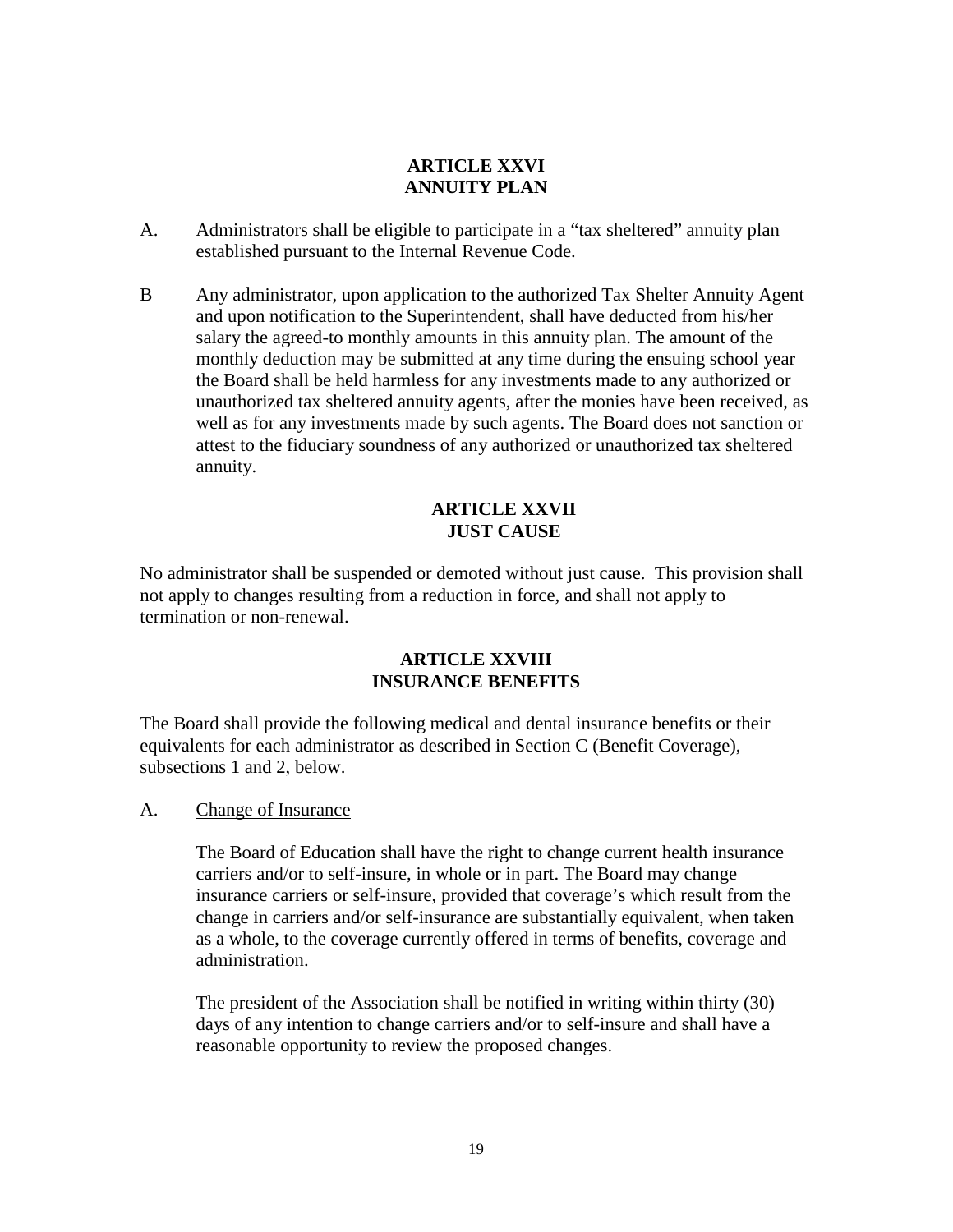Should the Association disagree that a proposed change in carrier or decision to self-insure, in whole or in part, will provide coverages that are substantially equal to the coverages, benefits and administration currently offered, the disagreement shall be subject to expedited arbitration before a single arbitrator selected pursuant to the American Arbitration Association's expedited labor arbitration rules. The arbitrator may, by request of either party, provide articulation as to what change or changes to the proposed policy would bring about substantial equivalency. Both sides shall bear their own fees and costs of arbitration. The status quo will be maintained during the above procedures, but the Board may implement or decline to implement the proposed policy or adopt the suggestions of the arbitration for making the proposed policy substantially equivalent, and implement the changes within a reasonable period of time following the arbitrator's award. The decision of the arbitrator will be final and binding on the issues submitted.

#### B. Insurance Waiver

- 1. Notwithstanding the above, effective with the execution of this agreement, administrators may voluntarily elect to waive in writing all health insurance coverage's and, in lieu thereof, shall receive an annual payment of three thousand dollars (\$3,000) for family coverage or member plus one, or fifteen hundred dollars (\$1,500) for individual coverage. Payment to those administrators waiving such coverage shall be made at the conclusion of the fiscal year during which insurance was waived and are subject to applicable tax laws. In the event that an administrator is on the Montville Board of Education Insurance Plan through their own or spousal or family coverage, he or she shall not be eligible for this benefit.
- 2. Where a change in an administrator's status prompts the administrator to resume Board-provided insurance coverage, the waiver may, on written notice to the Board, be revoked. Upon receipt of revocation of the waiver, insurance coverage shall be reinstated as soon as possible; subject, however, to any regulations or restrictions, including waiting periods, which may then be prescribed by the appropriate insurance carriers. Depending upon the effective date of such reinstated coverage, appropriate financial adjustments shall be made between the administrator and the Board to ensure that the administrator has been compensated, but not overcompensated, for any waiver elected in this section.
- 3. Notice of intention to waive insurance coverage must be sent to the Superintendent no later than April l, to be effective in the following contract year.
- 4. Waiver of premium procedures must be acceptable to the applicable insurance carrier.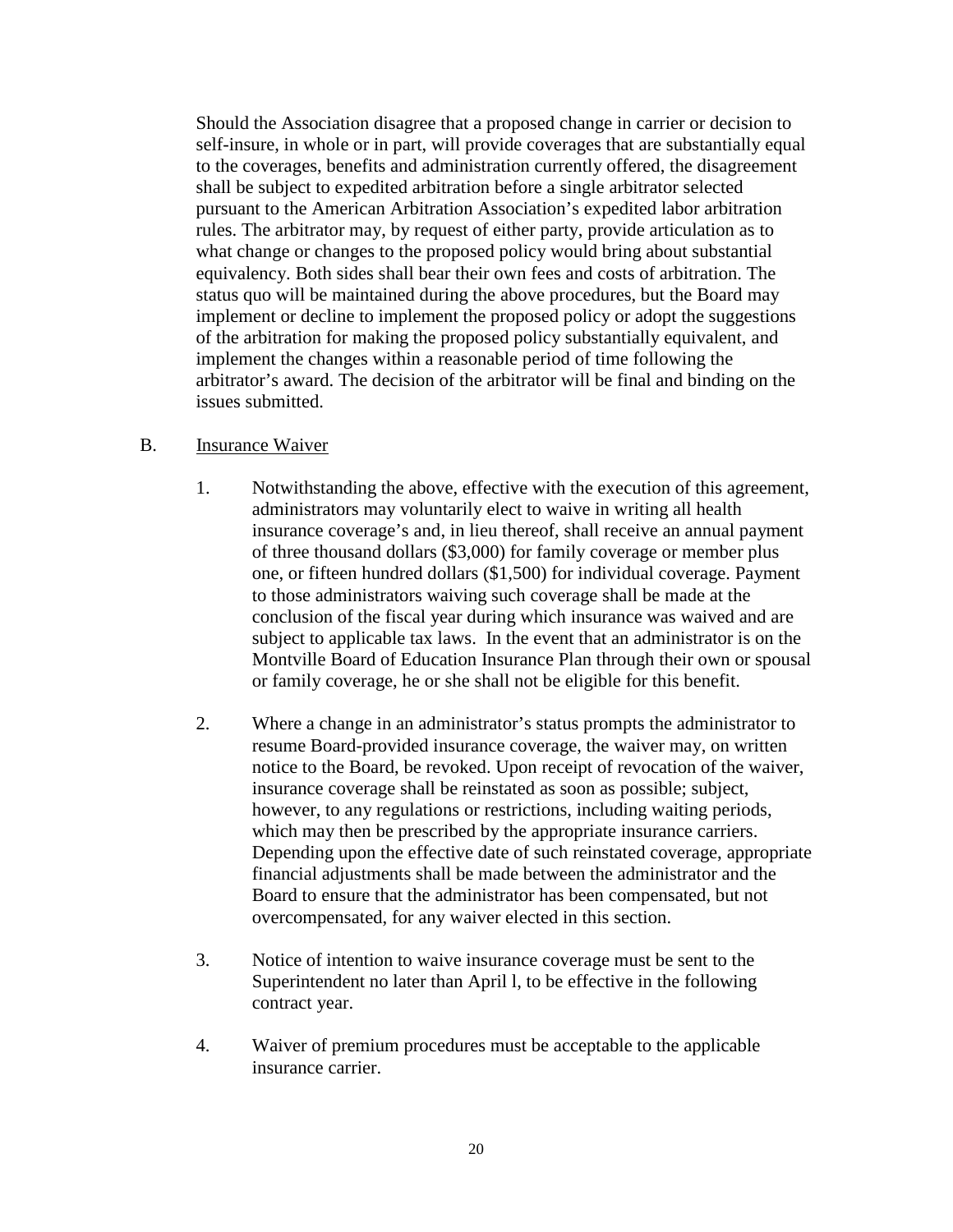## C. Benefit Coverage

a. Administrators will be provided individual, individual plus one, or family health insurance coverage. The administrator may elect coverage under a PPO Option Plan offered by Anthem BC/BS or under a High Deductible Health Plan with a Health Savings Account.

## b. PPO Plan

- The office visit co-payment shall be \$30 per visit.
- The co-pay for allergy office visits and testing shall be \$30 per visit.
- The co-pay for physical, occupational and speech therapy shall be \$30 per visit.
- The co-pay for outpatient mental health and substance abuse shall be \$30
- High Cost Diagnostics \$75 Co-payment.
- There shall be a \$150 co-payment for outpatient surgery.
- There shall be a \$300 co-payment for any inpatient admission (general/medical surgical and maternity, mental health and substance abuse, rehabilitation facility, skilled nursing facility).
- The Durable Medical Equipment benefit shall be fifty percent (50%) with no annual maximum.
- Infertility benefits shall be limited to those required by State mandate.
- The co-payments for emergency services shall be as follows: Walk-in Center - \$30 Urgent Care - \$75

Emergency Room - \$150 (waived if admitted)

Prescription drugs shall be subject to the following co-payments:

- \$10 for generic (Tier 1)
- \$30 for brand name preferred or formulary drugs (Tier 2)
- \$40 for brand name non-preferred or non-formulary drugs (Tier 3)
- Twice the above co-payments for a 90-day supply by mail order

The existing \$2,000 calendar year maximum for prescription drugs shall remain in effect.

The prescription drug program shall be the MP4 plan, which includes the following provisions that modify or add to the existing program:

- **Quantity Limits.**
- Step Therapy.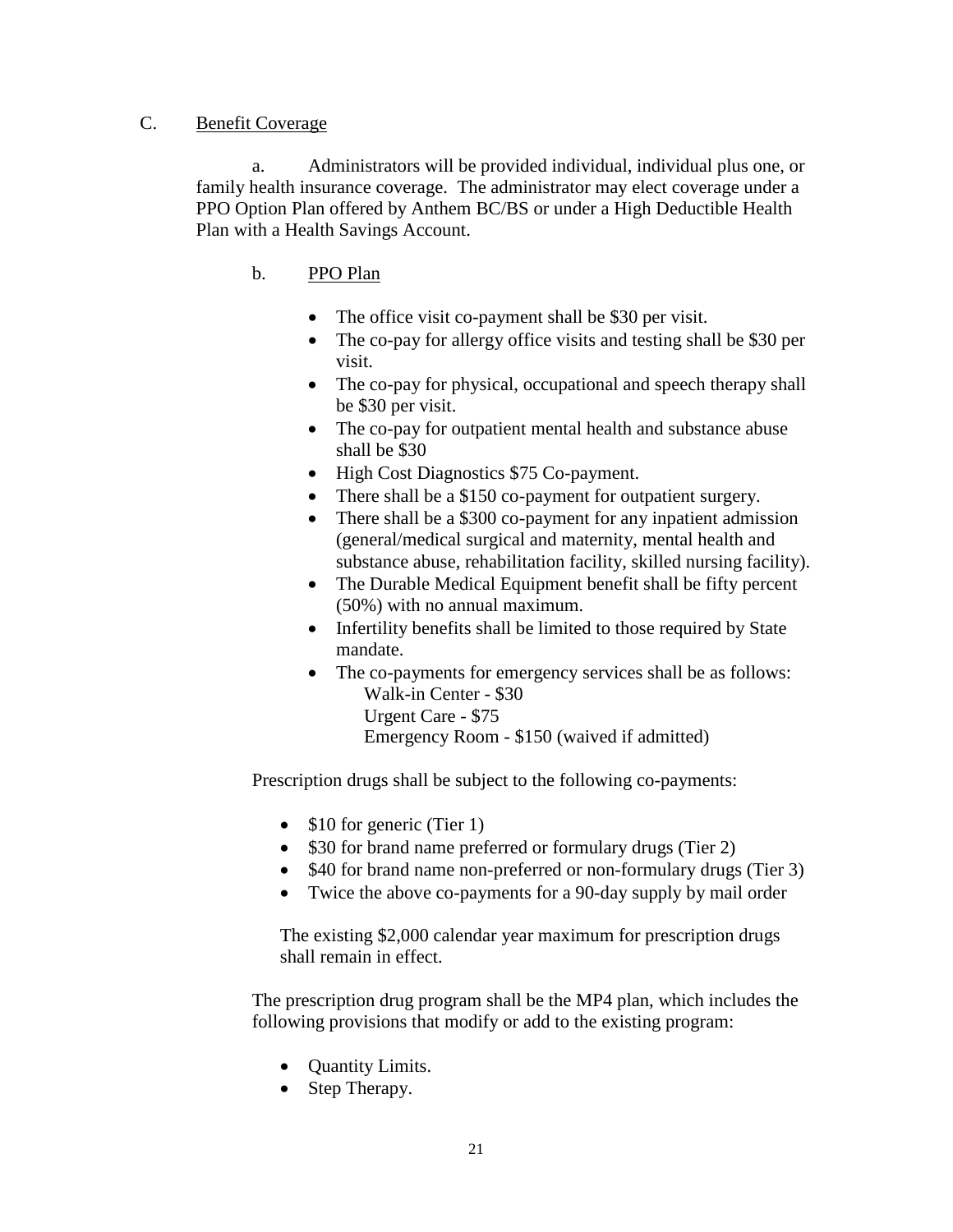- Prior Authorization.
- Refill Too Soon 85% of prescription needs to be completed before refill.

#### c. High Deductible Health Plan and Health Savings Account

The Board shall offer a High Deductible Health Plan (HDHP) with a Health Savings Account (HSA) as an alternative to the PPO Plan, with enrollment voluntary on the part of an administrator. The key features of the HDHP/HSA Plan shall be as follows:

- Deductible: \$2,000 individual/\$4,000 family combined for in-network and out-of-network (OON) services
- Co-insurance for in-network: 100% after deductible in-network up to outof-pocket maximum of \$3,000/\$6,000
- Co-insurance for out-of-network: 70% of maximum allowable amount after deductible up to out-of-pocket maximum of \$4,000/\$8,000

| Lifetime<br>Maximum:    | Unlimited in-network/\$1,000,000 OON                                                                                                                                                                                                                                                                                                                                                                                                     |
|-------------------------|------------------------------------------------------------------------------------------------------------------------------------------------------------------------------------------------------------------------------------------------------------------------------------------------------------------------------------------------------------------------------------------------------------------------------------------|
| Preventive<br>Services: | 100% (deductible does not apply)                                                                                                                                                                                                                                                                                                                                                                                                         |
| Other:                  | 100% after deductible in-network<br>70% after deductible OON                                                                                                                                                                                                                                                                                                                                                                             |
| Prescription<br>Drugs:  | In network, after deductible, co-pays of:<br>\$10 for generic (Tier 1)<br>п<br>\$30 for brand name preferred or formulary drugs (Tier<br>٠<br>2)<br>\$40 for brand name non-preferred or non-formulary<br>п<br>drugs (Tier $3$ )<br>One co-payment for a 90-day supply of Tier 1 drugs by<br>mail order, and two times the above co-payments for a<br>90-day supply of Tier 2 or Tier 3 drugs by mail order<br>OON, 70% after deductible |

The prescription drug program shall be the MP4 plan.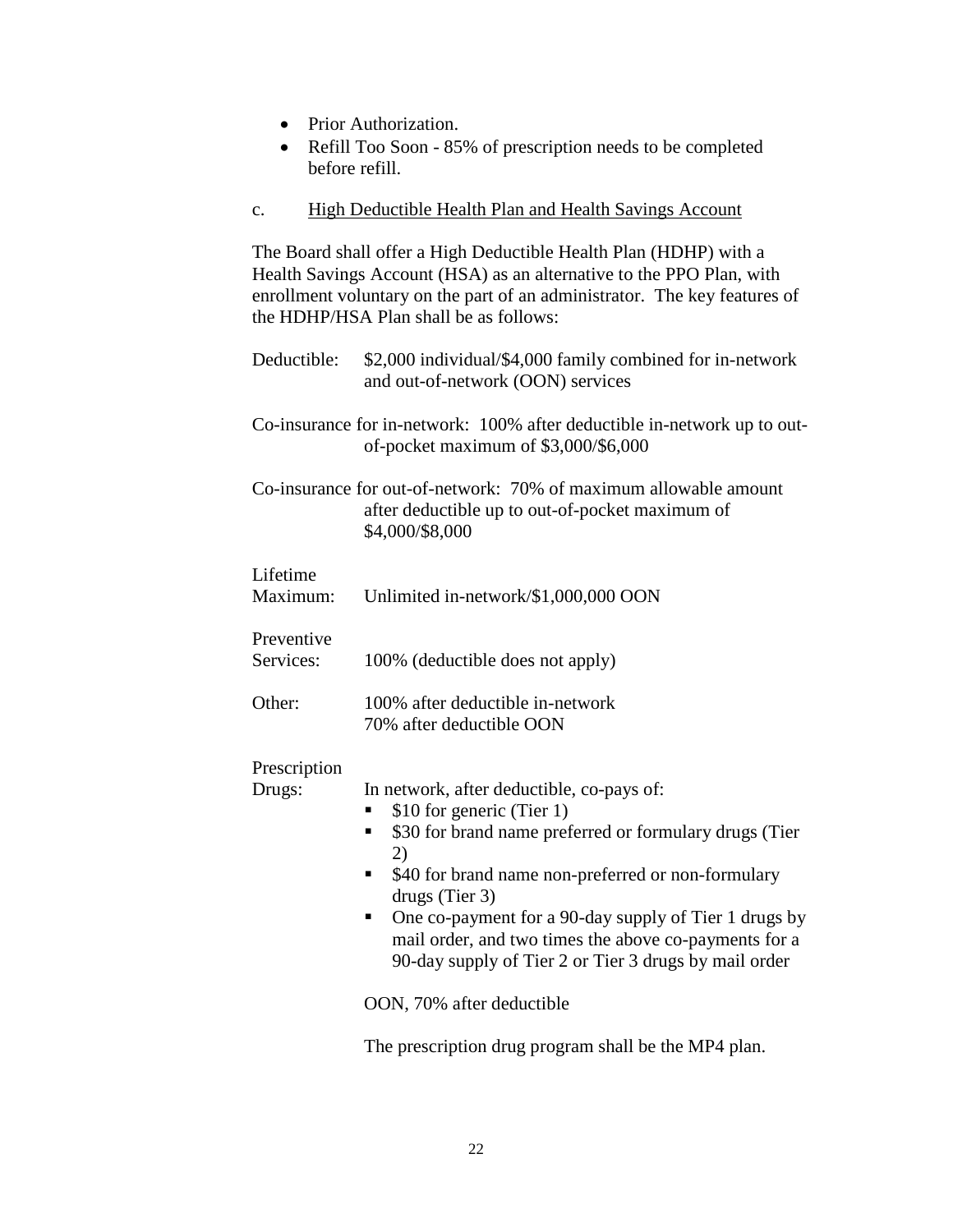The Board shall contribute to an employee's Health Savings Account up to \$1,000.00 annually for an individual and up to \$2,000.00 annually for an employee with family coverage. The Board's contribution shall be made monthly, on a prorated basis. An employee may contribute to the Health Savings Account an additional amount provided that total Board and employee contributions may not exceed the amount permitted by law. Each employee shall set up his/her own Health Savings Account and shall execute an authorization for direct deposit of Board contributions to said account.

*Note: Deductibles for the HDHP are for the plan year -- 7/1 - 6/30.*

- 1. Dental Insurance. Blue Cross Full Service Dental Plan will be provided for the individual and family with the additional Basic Benefits Rider C Periodontics the additional Basic Benefits Rider A.
- 2. Premium Cost Sharing: Administrators will pay the following total premium cost through payroll deduction:

| <b>Effective Date</b> | <b>Medical PPO</b> | <b>Medical HDHP</b> | Dental |
|-----------------------|--------------------|---------------------|--------|
| July 1, 2015          | 21.0%              | 17.0%               | 21.0%  |
| July 1, 2016          | 21.5%              | 18.5%               | 21.5%  |
| July 1, 2017          | 22.0%              | 19.0%               | 22.0%  |
| July 1, 2018          | 22.5%              | 19.5%               | 22.5%  |
|                       |                    |                     |        |

#### 3. Excise Tax

Should any Federal Statute or Regulation pertaining to IRC§ 4980I be mandated to take effect in the 2017-2018 contract year triggering the imposition of an excise tax with respect to any of the contractually agreed upon insurance plans offered herein, the parties agree to commence mid-term negotiations on the excise tax in accordance with the Teacher Negotiation Act, in which the parties agree to open negotiations over an insurance plan(s) that will reduce the cost of the plan(s) to under the excise tax thresholds or reduce the amount of any applicable excise tax and to negotiate over the employee monetary contributions towards the costs of their insurance coverage.

- 4. Group Life Insurance of three hundred thousand dollars (\$300,000) per active administrator.
- 5. Group Personal Disability Insurance, with 180 day elimination period, for each administrator, not to exceed two thousand and two hundred dollars (\$2,200) in total premium. Premiums in excess of two thousand and two hundred dollars (\$2,200) can be borne by each administrator who elects coverage under the disability plan.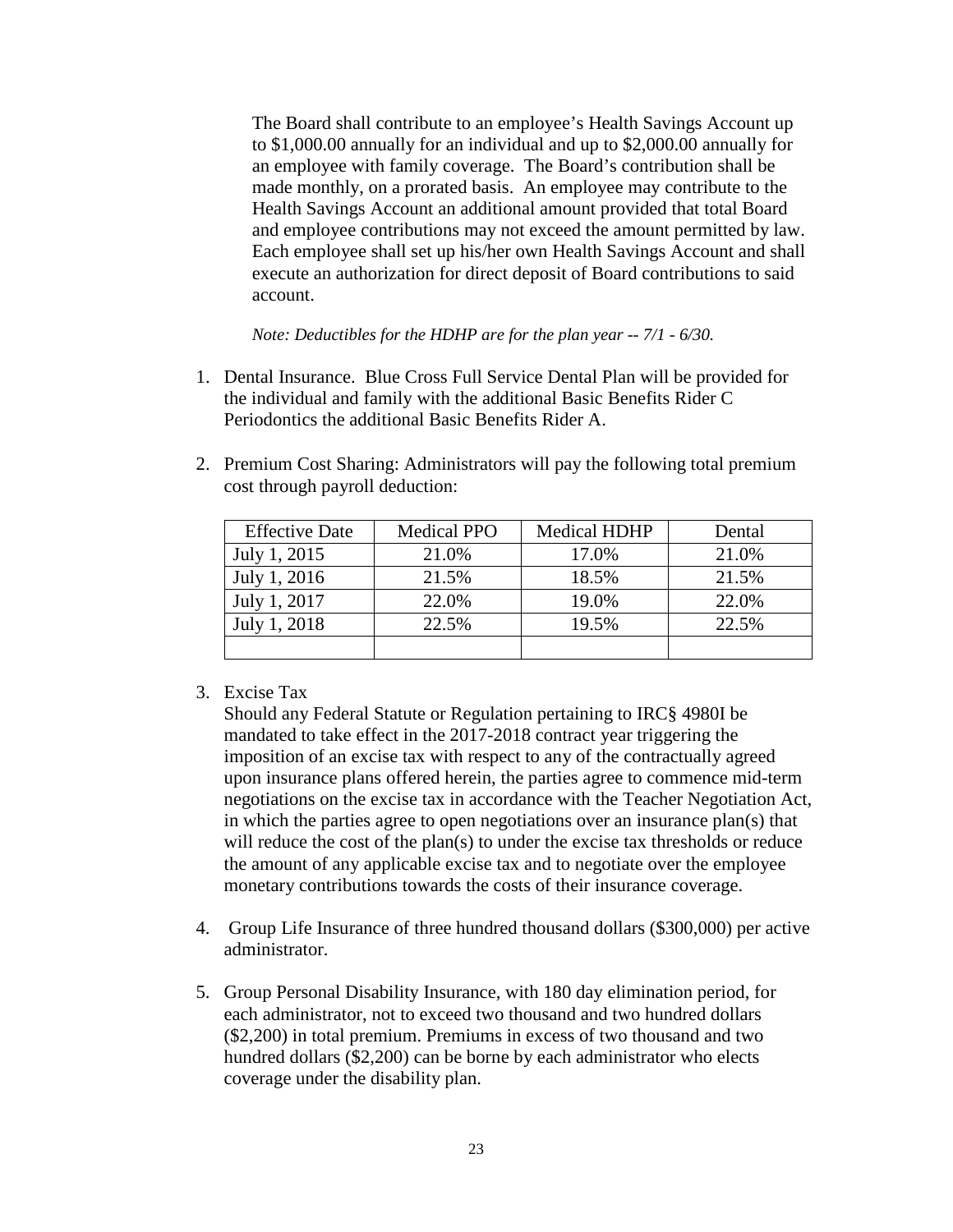- D. Any administrator who retires pursuant to Section 10-183b of the Connecticut General Statutes or any amendments or substitution thereto shall be entitled to participate in full medical insurance benefits provided by the Board of Education as stated under Section C (Benefit Coverage), subsections 1 and 2, that covers the active administrative staff, provided it does not conflict with insurance carrier or state statutes. The administrator shall share a fifty percent (50%) cost with the Board of Education. The administrator's number of years in education must be at least twenty and the last ten must have been in the Montville school system as an administrator. For administrators hired on or after July 1, 2004, the Board's share of the cost shall be fifty percent (50%) net of the contribution from Teachers' Retirement. For administrators hired on or after July 1, 2012, the Board's share of the cost shall be twenty-five percent (25%) net of the contribution from Teachers' Retirement.
- E. In the event of the death of an administrator, the spouse and dependents can continue group Health and Dental through COBRA.

## **ARTICLE XXIX**

#### **ANNUAL ADMINISTRATIVE WORK SCHEDULE**

| Position                              | Term                   |
|---------------------------------------|------------------------|
| <b>High School Principal</b>          | 11 months - $225$ days |
| Middle School Principal               | 11 months $-220$ days  |
| <b>Elementary Principal</b>           | 11 months $-210$ days  |
| Secondary (6-12) Assistant Principal  | 11 months $-210$ days  |
| Alternative High School Principal     | 11 months $-210$ days  |
| <b>Athletic Director</b>              | 11 months $-210$ days  |
| <b>Elementary Assistant Principal</b> | 10 months - 196 days   |
| Program Leader                        | 10 months - 196 days   |

On July  $1<sup>st</sup>$  of each year, all administrators will consult with the Superintendent the number of work days they plan to work prior to the beginning of the school year. A work calendar of actual days worked and scheduled to work thereafter through June  $30<sup>th</sup>$  will be submitted to the Superintendent for approval on or before the first day of the school year.

Any administrator required to work beyond the above state work year shall be paid for such days at his/her per diem rate with prior approval from the Superintendent.

#### **ARTICLE XXX TRAVEL ALLOWANCE**

A. Administrators shall receive a travel allowance or reimbursement equivalent to the prevailing Internal Revenue Service standard per mile for approved school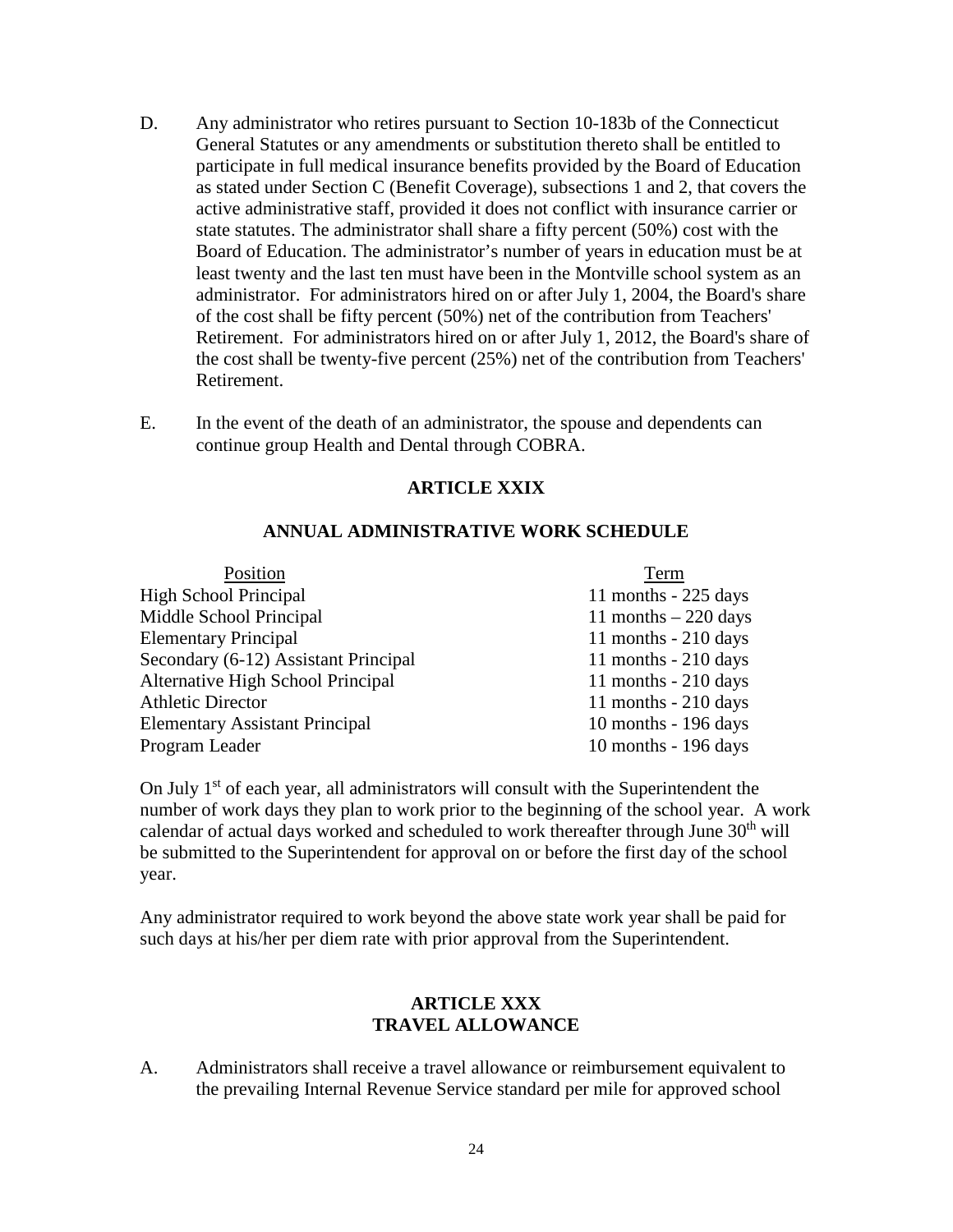business, approved by the Superintendent, to cover the expenses incurred in the use of private automobiles in performing the duties normally required of their position.

1. Administrators may choose to submit documentation monthly to receive the prevailing IRS rate or to receive the following travel allowances:

July 1, 2016 - June 30, 2019: \$1,600

- 2. Administrators will receive the aforementioned travel allowances unless they elect in writing by July 1 of each year to receive the prevailing IRS rate.
- B. Travel allowance reports shall be filled out and given to the Superintendent weekly for payment on a monthly basis.
- C. This article does not cover travel to:
	- 1. School in the morning and home in the afternoon or evening.
	- 2. Places and activities covered in any other article.

## **ARTICLE XXXI BOARD POLICIES**

The Board shall post on the district's website all current Board policies. Notice of the amendments to said policies shall be provided to the Association by email within thirty (30) days after adoption.

## **ARTICLE XXXII COURSE REIMBURSEMENT**

The Board of Education agrees to allocate a sum of money for the purpose of reimbursing administrators for course work in appropriate subject areas.

An appropriate subject area is defined as one that falls within the scope of the administrator's supervisory responsibilities. Each administrator must receive prior approval from the Superintendent before enrolling in a course if s/he is to receive reimbursement for said course. In every instance, the Superintendent shall make the determination as to whether or not the course in question is deemed appropriate.

Each administrator is limited to reimbursement for two 3 credit courses per year not to exceed the tuition rate at the state university. Reimbursement will be made by dividing the total number of administrators taking courses into the total allocation, provided, however, that no administrator shall receive reimbursement in excess of the tuition cost of the course for which s/he seeks reimbursement.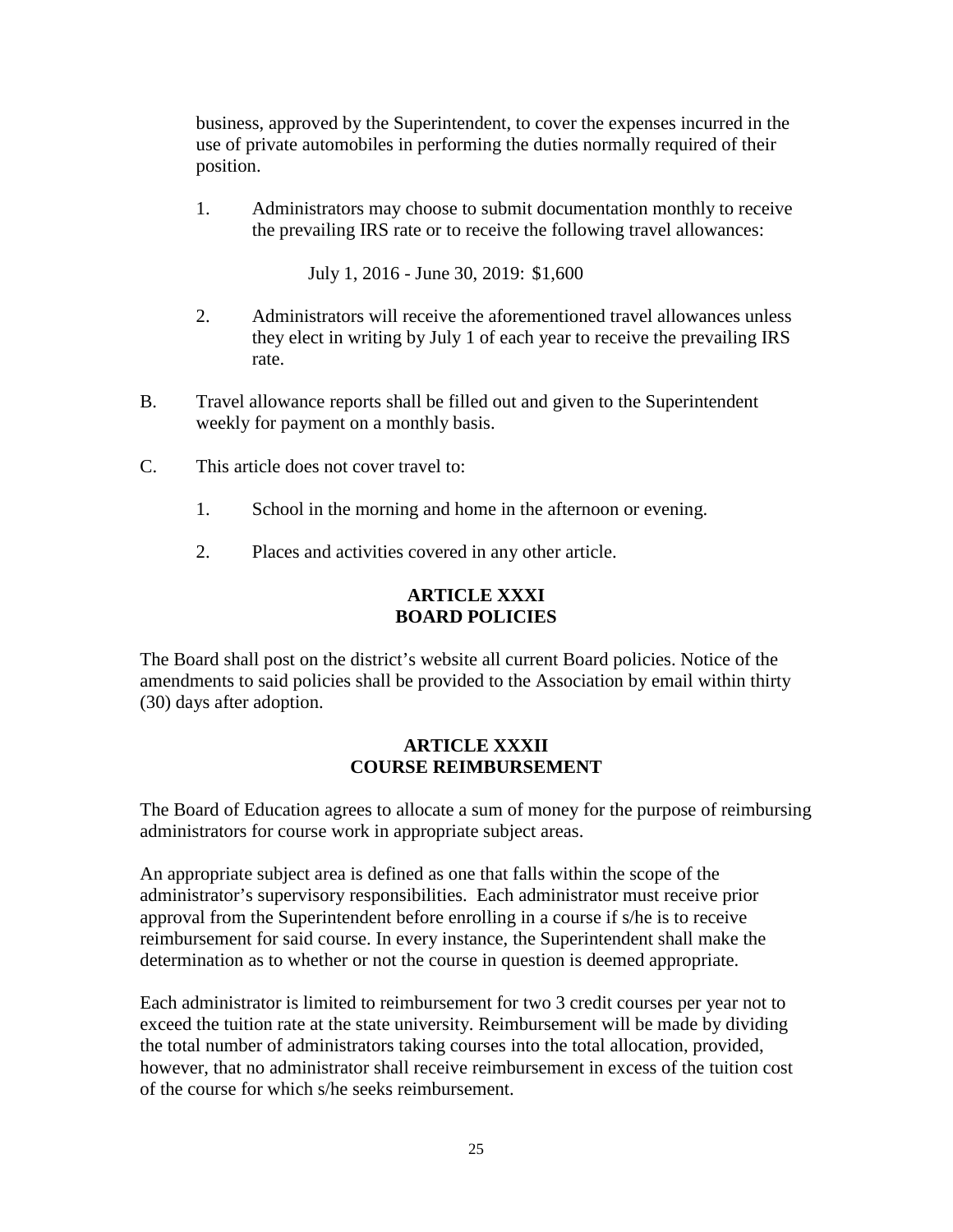#### **ARTICLE XXXIII DURATION AND HOLDOVER**

This agreement shall become effective July 1, 2016 and shall remain in full force and effect until June 30, 2019.

IN WITNESS WHEREOF, the Parties hereunto caused these presents to be executed by their proper officers, hereunto duly authorized, and their seals affixed hereto as of the date and year first above written.

#### MONTVILLE BOARD OF EDUCATION

 $By:$ 

David Rowley Chair

Date: \_\_\_\_\_\_\_\_\_\_\_\_\_\_\_\_\_\_\_\_\_\_\_\_\_\_\_\_\_\_\_\_\_\_\_\_\_

MONTVILLE ADMINISTRATORS ASSOCIATION

By:\_\_\_\_\_\_\_\_\_\_\_\_\_\_\_\_\_\_\_\_\_\_\_\_\_\_\_\_\_\_\_\_\_\_\_\_\_\_\_

Mary Jane Dix President

Date: \_\_\_\_\_\_\_\_\_\_\_\_\_\_\_\_\_\_\_\_\_\_\_\_\_\_\_\_\_\_\_\_\_\_\_\_\_